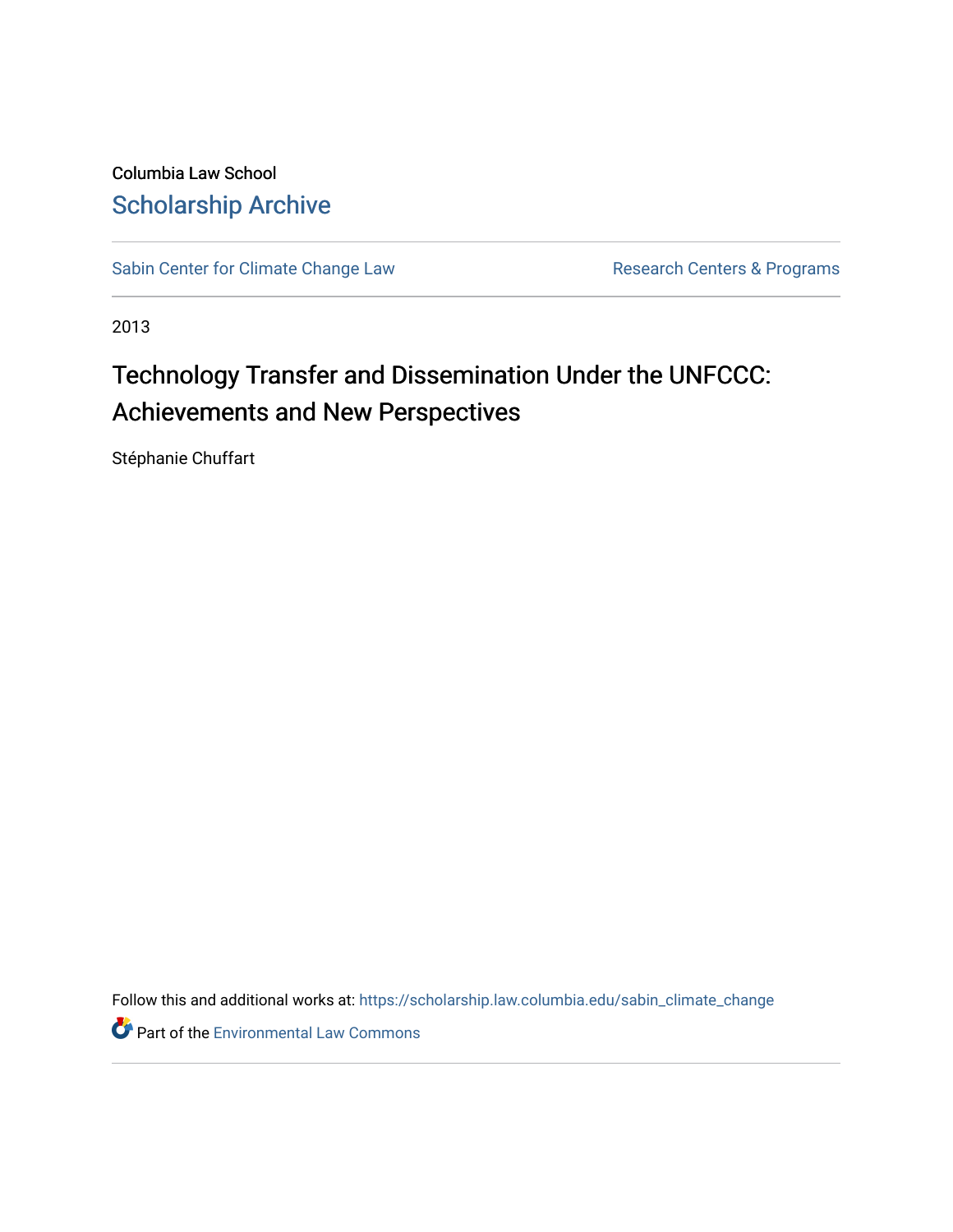

CENTER FOR CLIMATE CHANGE LAW

# **TECHNOLOGY TRANSFER AND DISSEMINATION UNDER THE UNFCCC: ACHIEVEMENTS AND NEW PERSPECTIVES**

**by Stéphanie Chuffart** 

May 2013

Columbia Law School Center for Climate Change Law Michael B. Gerrard, Director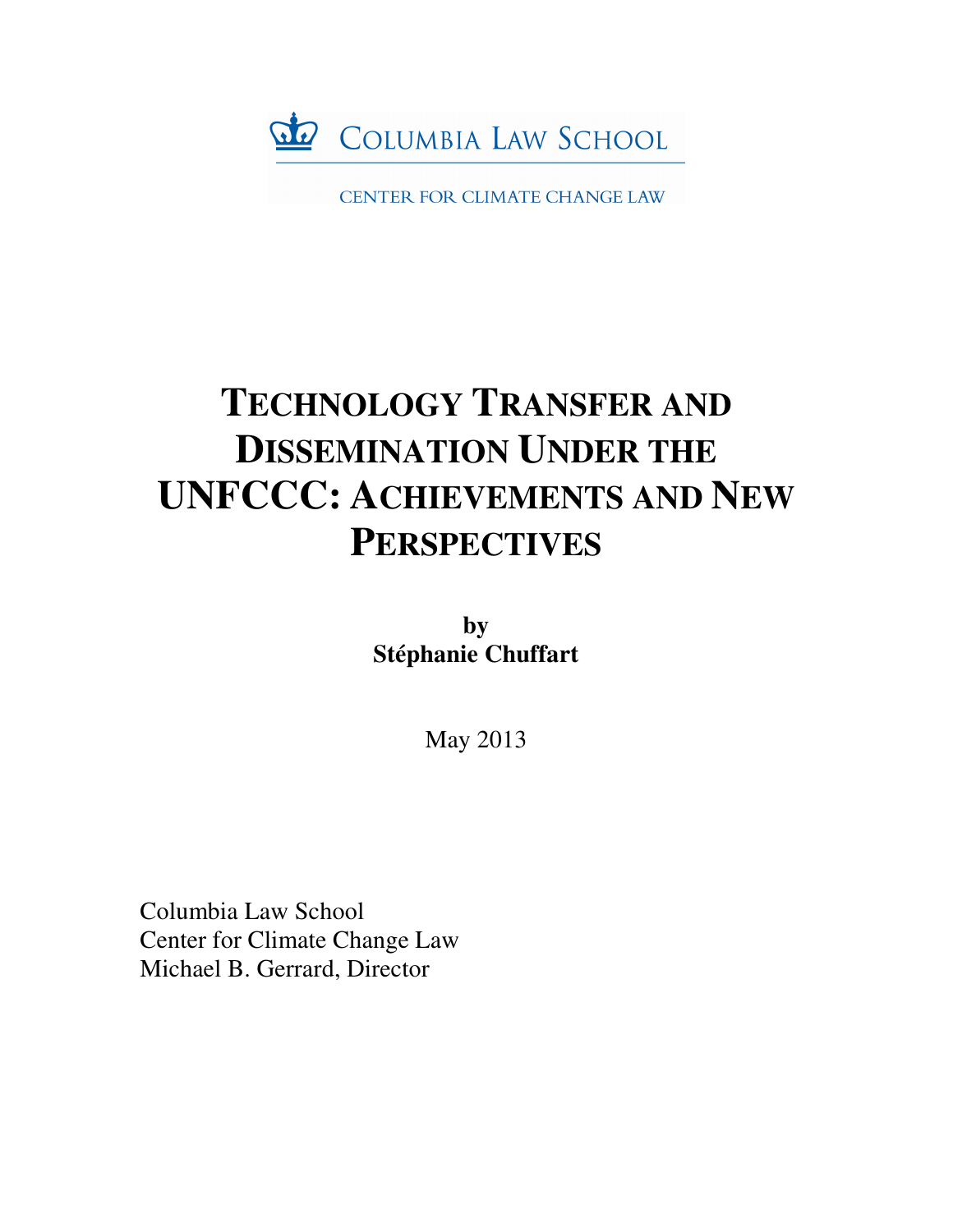Stéphanie Chuffart is a Visiting Fellow at the Center for Climate Change Law and a PhD candidate at The Graduate Institute of International and Development Studies in Geneva, Switzerland. She received her Bachelor Degree in Swiss Law from the University of Fribourg (Switzerland); her Masters Degree in International Law from the Graduate Institute of International and Development Studies (Switzerland); and her LL.M. from Columbia Law School.

The Columbia Center for Climate Change Law (CCCL) develops legal techniques to fight climate change, trains law students and lawyers in their use, and provides the legal profession and the public with up-to-date resources on key topics in climate law and regulation. It works closely with the scientists at Columbia University's Earth Institute and with a wide range of governmental, non-governmental and academic organizations.

May 2013

Center for Climate Change Law Columbia Law School 435 West 116th Street New York, NY 10027 Tel: +1 (212) 854-3287 Web: http://www.ColumbiaClimateLaw.com Twitter: @ColumbiaClimate Blog: http://blogs.law.columbia.edu/climatechange

This white paper is the responsibility of the author and CCCL alone, and does not reflect the views of Columbia Law School or Columbia University.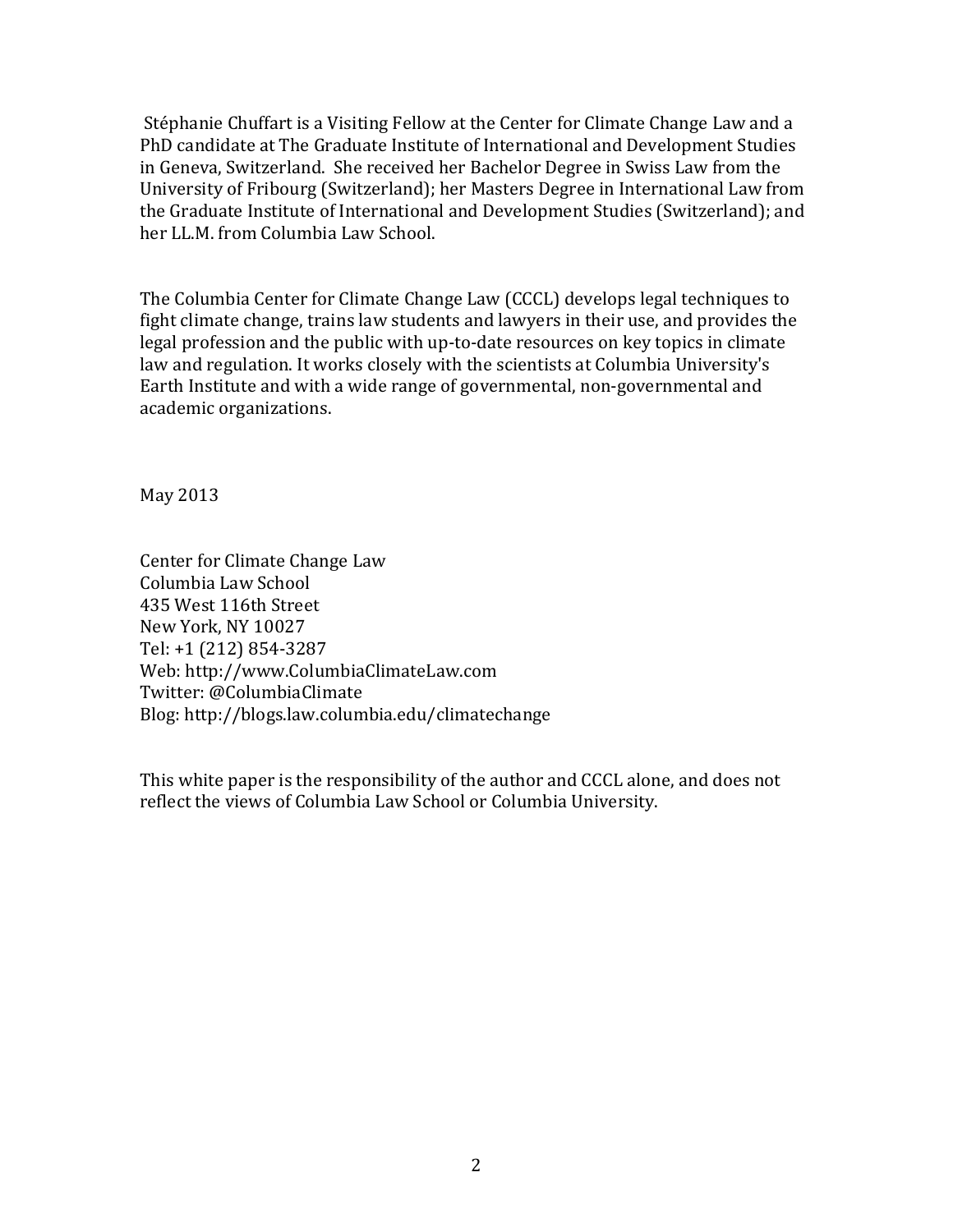# **EXECUTIVE SUMMARY**

Response to climate change will critically depend on the cost, performance, and availability of technologies that can lower emissions, mitigate, and adapt to climate change. Technological innovation can furthermore lower the cost of achieving environmental objectives. However, data from the United Nations Framework Convention on Climate Change (UNFCCC) Subsidiary Body for Scientific and Technological Advice flag that although issues of technology transfer have been central to the UNFCCC since the negotiation of the Convention, there is still an urgent need for effective environmental technology diffusion. Building upon lessons learned from technology transfer activities under the Clean Development Mechanism and the Global Environment Facility, the white paper suggests three possible solutions for enhanced environmental technology diffusion within the UNFCCC regime. First, I advocate in favor of a simplification of the transfer scheme within the Convention's bodies, in order to save resources and better allocate responsibilities. Second, I make some recommendations with respect to technology transfer through the Green Climate Fund. Third, I suggest that the creation of an environmental patents' pool would help to ensure access to key environmental technologies. To this respect, I conclude that in order to ensure the full participation of the private sector, right holders should be paid a fair royalty. Therefore, I recommend a model where rights would be bought out and then made available to Parties through a patent pool.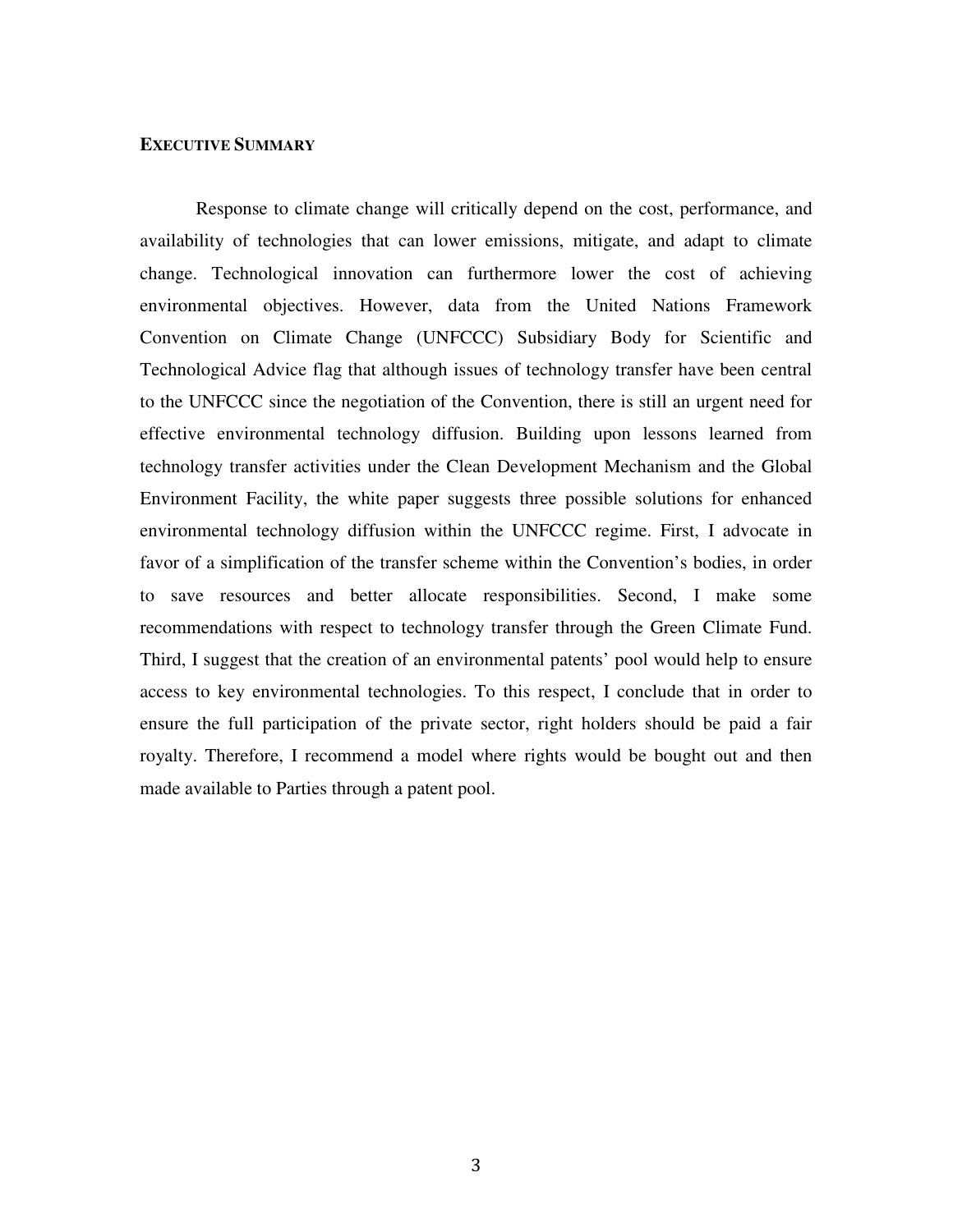# **TABLE OF CONTENTS**

**INTRODUCTION** 

I ENVIRONMENTAL TECHNOLOGY AS A LEGAL OBJECT

II TECHNOLOGY TRANSFER FROM STOCKHOLM TO DOHA

III ACHIEVEMENTS UNDER THE UNFCCC

A THE CLEAN DEVELOPMENT MECHANISM

B THE GLOBAL ENVIRONMENT FACILITY

C A BRIEF ASSESSMENT

IV MOVING FORWARD: THREE SUGGESTIONS FOR ENHANCED TECHNOLOGY TRANSFER

# UNDER THE UNFCCC REGIME

- A A PLEA FOR SIMPLIFICATION
- B OPPORTUNITIES UNDER THE GREEN CLIMATE FUND
- C INVOLVING THE PRIVATE SECTOR: PATENT POOLS

**CONCLUSION** 

SELECTIVE BIBLIOGRAPHY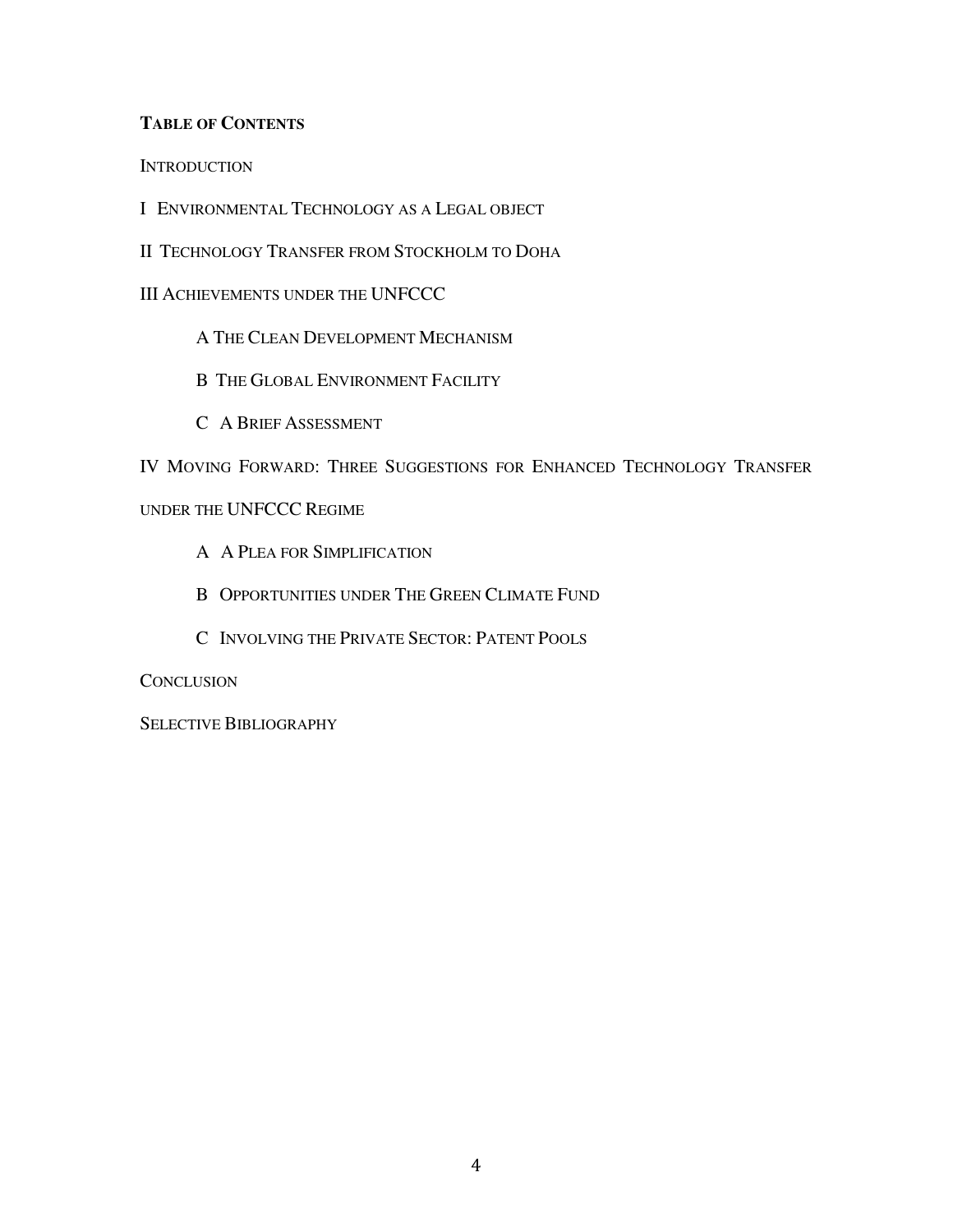#### **INTRODUCTION**

 $\overline{\phantom{a}}$ 

Climate change and environmental degradation are certainly the overriding issues of the  $21<sup>st</sup>$  century and one of the most complex challenges humanity has ever faced. Climate change is a global issue, requiring international cooperation both at the level of policy and at the level of innovation.<sup>1</sup> The 2007 IPCC Report very interestingly highlighted that

"[t]he widespread diffusion of low-carbon technologies may take many decades, even if early investments in these technologies are made attractive. Initial estimates show that returning global energy-related CO2 emissions to 2005 levels by 2030 would require a large shift in the pattern of investment, although the net additional investment required ranges from negligible to 5-10%".<sup>2</sup>

The challenge is hence accessible but response to climate change will critically depend on the cost, performance, and availability of technologies that can lower emissions, mitigate, and adapt to climate change. The 2007 IPCC Report clearly stated that

"[t]he range of stabilization levels assessed can be achieved by deployment of a portfolio of technologies that are currently available and those that are expected to be commercialized in coming decades. This assumes that appropriate and effective incentives are in place for development, acquisition, deployment and diffusion of technologies and for addressing related barriers".<sup>3</sup>

<sup>1</sup> *See, e.g.*, Ian Hascic *et al.*, *Climate Policy and Technological Innovation and Transfer: An Overview of Trends and Recent Empirical Results*, OECD Environment Working Papers, No. 30, OECD Publishing, ENV/WKP(2010)16, 2010, at 31.

<sup>2</sup> IPCC, *Climate Change 2007 – Mitigation of Climate Change*, Contribution of Working Group III to the Fourth Assessment Report of the IPCC, Cambridge University Press, January 2008, Summary for Policymakers, at 13. See also Chapters 4.1, 4.4 and 11.6 of the Report.

<sup>&</sup>lt;sup>3</sup> Id., p. 16. *See, also*, D. HUNTER *et al.*, International Environmental Law and Policy 660 (Thomson Reuters/Foundation Press, 2011).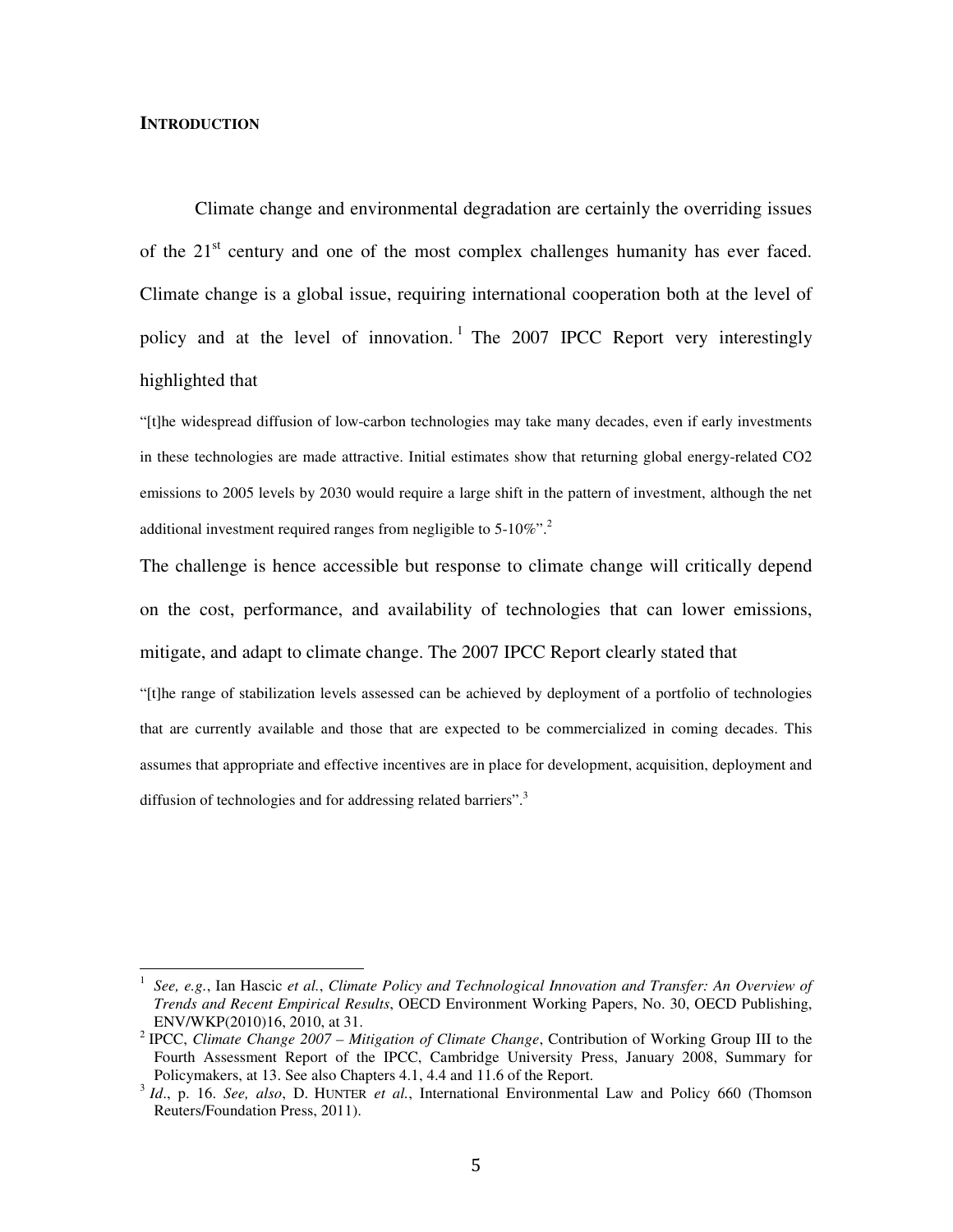Technological innovation will hence play a decisive role in the fight against climate change and environmental degradation. It can furthermore lower the cost of achieving environmental objectives.<sup>4</sup>

The United Nations Framework Convention on Climate Change (UNFCCC) Subsidiary Body for Scientific and Technological Advice (SBSTA) second synthesis report on technology needs identified by non-Annex I Parties presents relevant facts on technology needs for mitigation and adaptation to climate change.<sup>5</sup> The findings stem from 70 technology needs assessments (TNAs) and 39 national communications from Parties not included in Annex I. The SBSTA report underlines that barriers to the transfer of prioritized technologies appeared as an issue in 80% of the assessments. <sup>6</sup> The report states that "[e]conomic and market barriers were the most frequently identified barriers [...] followed by barriers relating to human capacity".<sup>7</sup> The TNAs equally identified other barriers such as information and awareness barriers, institutional barriers, regulatory barriers, policy-related and technical barriers, lack of transport infrastructure and poor soil quality.<sup>8</sup> In general, lack of financial resources was identified by  $73\%$  of the Parties.<sup>9</sup> Regarding priority technological needs identified by the TNAs, the SBSTA report states that "[m]itigation technologies were prioritized by many Parties"<sup>10</sup> and that "[m]ost of the Parties indicated great potential for the transfer of ESTs, as the majority of

 4 *See, e.g.*, Ian Hascic *et al.*, Climate Policy and Technological Innovation and Transfer: An Overview of Trends and Recent Empirical Results, OECD Environment Working Papers, No. 30, OECD Publishing, ENV/WKP(2010)16, 2010, at 9.

<sup>5</sup> *See* UNFCCC, Subsidiary Body for Scientific and Technological Advice, *Second synthesis report on technology needs identified by Parties not included in Annex I to the Convention*, UN Doc. FCCC/SBSTA/2009/INF.1, 29 May 2009.

<sup>6</sup> *Id.*, § 125.

 $^7$  *Id.*, § 126.

<sup>8</sup> *Id*.

<sup>9</sup> *Id.*, § 128.

 $^{10}$  *Id.*, § 86.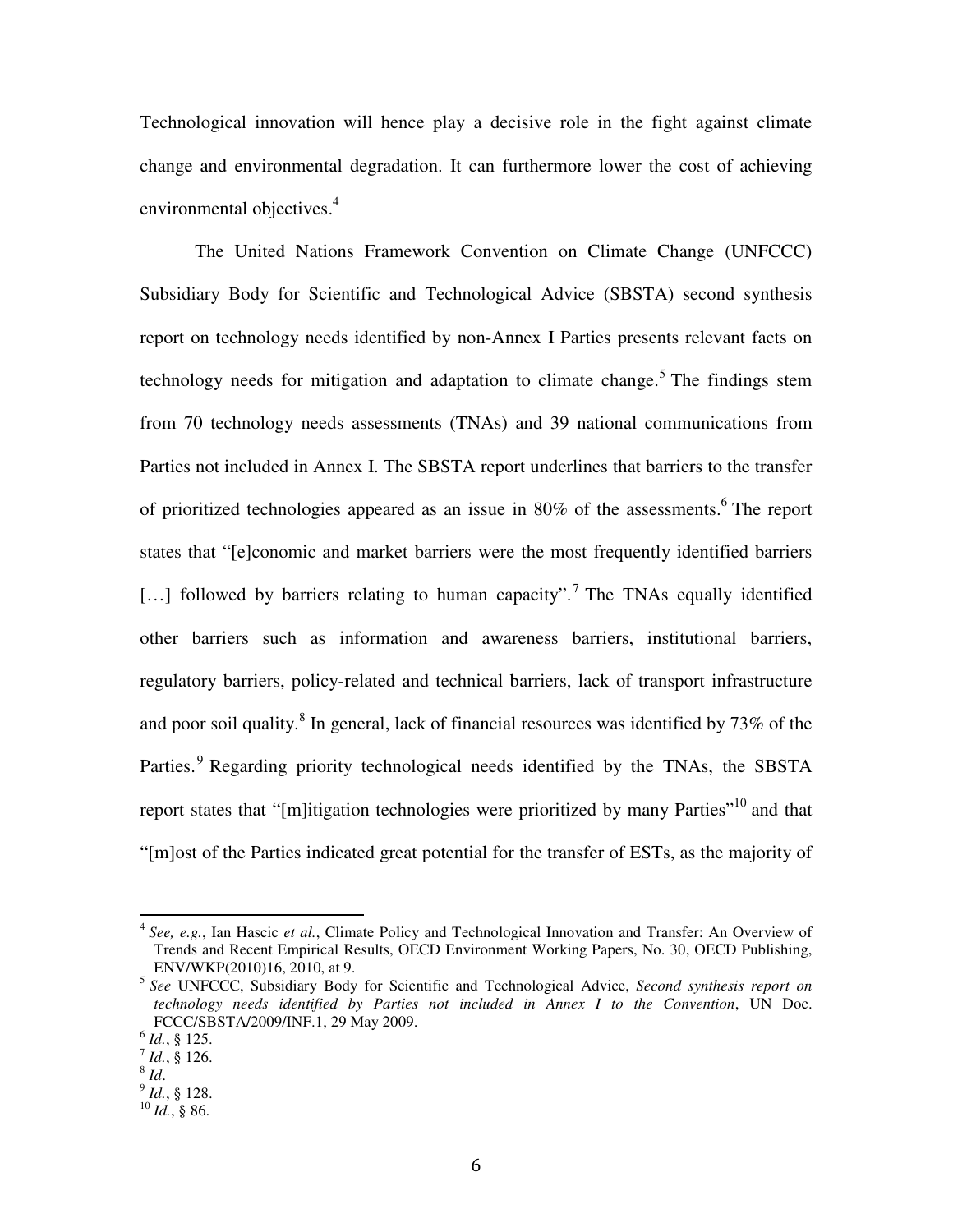the mitigation technologies they currently use are obsolete and inefficient".<sup>11</sup> To this respect, the report further highlights that "[t]he most commonly identified technology needs were for energy generation, dominated by renewable energy technologies".<sup>12</sup> Many non-Annex I Parties indicated that they lacked "capacity to adequately exploit the available renewable energy options"  $13$ , an element which advocates for extensive technology dissemination. These stunning data from the SBSTA report confirm that there is an urgent need for effective environmental technology diffusion.

With respect to the competitiveness of environmental technologies on international markets, the International Energy Agency (IEA) underlined that "[m]any of the most promising low-carbon technologies currently have higher costs than the fossilfuel incumbents". <sup>14</sup> This weakness severely impedes their broad diffusion in both developed and developing countries.

It stems out of these illustrations that diffusion of environmental technology should be optimum in order to relevantly address the climate change challenges the international community is facing. Nevertheless, acknowledged studies reveal that the current picture is far from meeting with this requirement.<sup>15</sup>

 $^{11}$  *Id.*, § 88.

 $^{12}$  *Id.*, § 88.

<sup>13</sup> *Id*., § 91.

<sup>&</sup>lt;sup>14</sup> International Energy Agency, *Energy Perspectives* 2010 – Scenarios & Strategies to 2050, OECD-IEA, 2010, p. 50. For relevant comments on the matter *see* D. HUNTER *et al.*, International Environmental Law and Policy 660-61 (Thomson Reuters/Foundation Press, 2011).

<sup>15</sup> *See, e.g.*, UNFCCC, Subsidiary Body for Scientific and Technological Advice, *Second synthesis report on technology needs identified by Parties not included in Annex I to the Convention*, UN Doc. FCCC/SBSTA/2009/INF.1, 29 May 2009.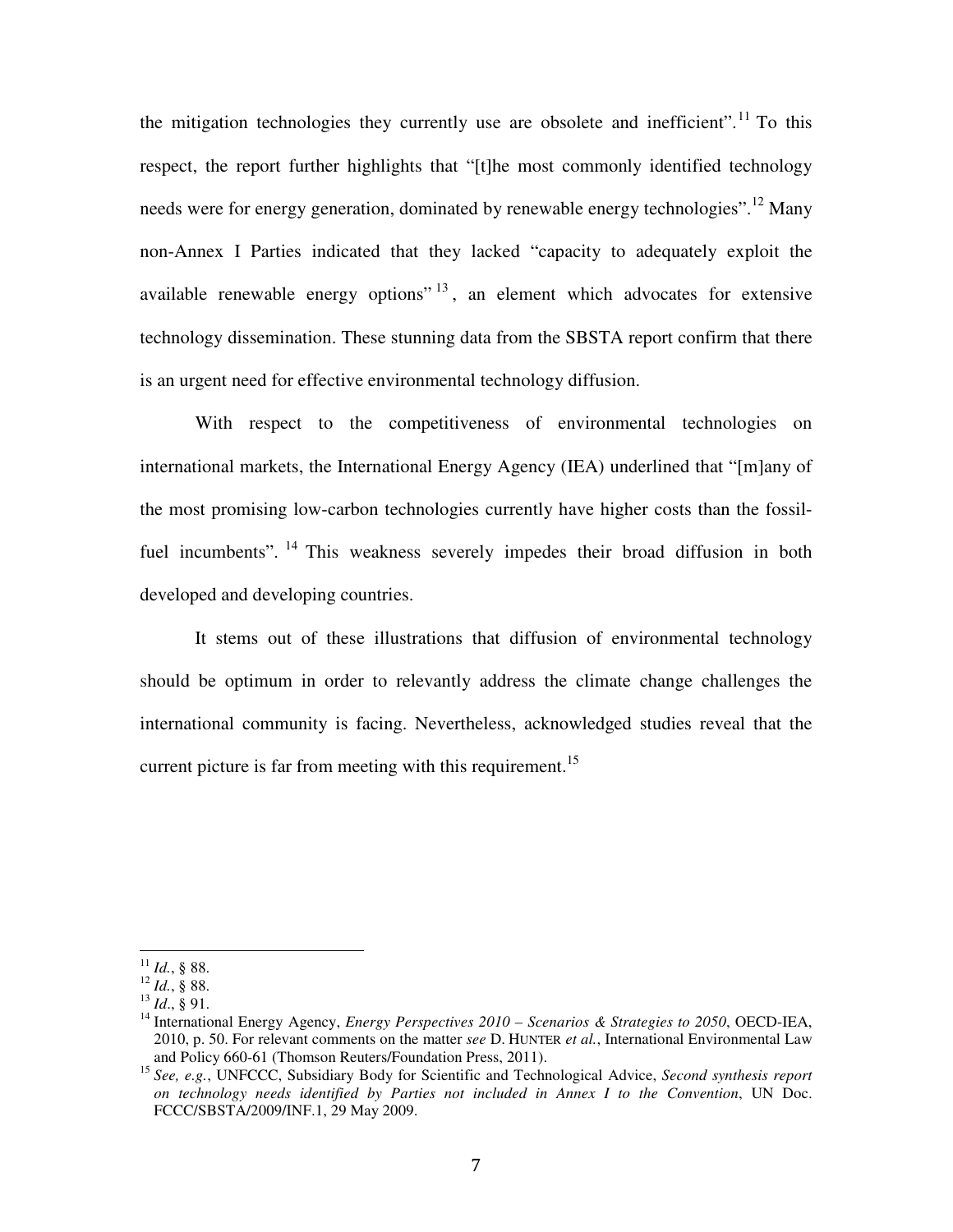Issues of technology transfer have been central to the UNFCCC since the negotiation of the Convention.<sup>16</sup> A legal argument that has been recurrent in this respect is that intellectual property rights prevent the diffusion of environmental technologies.<sup>17</sup> Interestingly, we experimented a marked increase in the rate of patenting of environmental technologies after the signing of the Kyoto Protocol in  $1997$ .<sup>18</sup> This is particularly true for technologies that were the closest to being competitive, *i.e.* wind power, some solar power, biofuels, geothermal and hydro innovation.<sup>19</sup> This said, intellectual property rights are not the sole barrier to the effective dissemination of environmental technology. Absorptive capacity and technological capabilities of the recipient country are indeed equally highly important.<sup>20</sup> But these components are only relevant once the recipient has had access to the necessary technology, namely once the intellectual property issue has been solved.

Environmental technologies are currently developed, for the most part, in OECD countries.<sup>21</sup> However, we can no longer consider technology diffusion as an issue limited

 $\overline{\phantom{a}}$ 

<sup>16</sup> *See, e.g.*, Daniel Bodansky, *The United Nations Convention on Climate Change: A Commentary*, 18 YALE J. OF INT'L L. 451, 529-530 (1993); MATTHEW RIMMER, INTELLECTUAL PROPERTY AND CLIMATE CHANGE: INVENTING CLEAN TECHNOLOGIES 39-82 (Edward Elgar, 2011).

<sup>&</sup>lt;sup>17</sup> See, e.g., MATTHEW RIMMER, INTELLECTUAL PROPERTY AND CLIMATE CHANGE: INVENTING CLEAN TECHNOLOGIES 39-82 (Edward Elgar, 2011).

<sup>&</sup>lt;sup>18</sup> UNEP, EPO and ICTSD, Patents and clean energy: bridging the gap between evidence and policy – *Final report*, UNEP, EPO and ICTSD, 2011, at 9 and 37. Ian Hascic *et al.*, *Climate Policy and Technological Innovation and Transfer: An Overview of Trends and Recent Empirical Results*, OECD Environment Working Papers, No. 30, OECD Publishing, ENV/WKP(2010)16, 2010, at 24. At the same time, the rate of patenting in fossil fuels for example has remained stagnant and has even been decreasing since 2001. *See* UNEP, EPO and ICTSD*, Patents and clean energy: bridging the gap between evidence and policy – Final report*, UNEP, EPO and ICTSD, 2011, at 30.

<sup>19</sup> Ian Hascic *et al.*, *Climate Policy and Technological Innovation and Transfer: An Overview of Trends and Recent Empirical Results*, OECD Environment Working Papers, No. 30, OECD Publishing, ENV/WKP(2010)16, 2010, at 24 and 44.

<sup>20</sup> *See, e.g.*, D. Popp, *Policies for the Development and Transfer of Eco-Innovations: Lessons from the Literature*, OECD Environmental Working Papers, No. 10, OECD Publishing, ENV/WKP (2009)5, 2009, at 16.

<sup>21</sup> Keith Maskus, *Differentiated Intellectual Property Regimes for Environmental and Climate Technologies*, OECD Environmental Working Papers, No. 17, OECD Publishing, ENV/WKP (2010)3,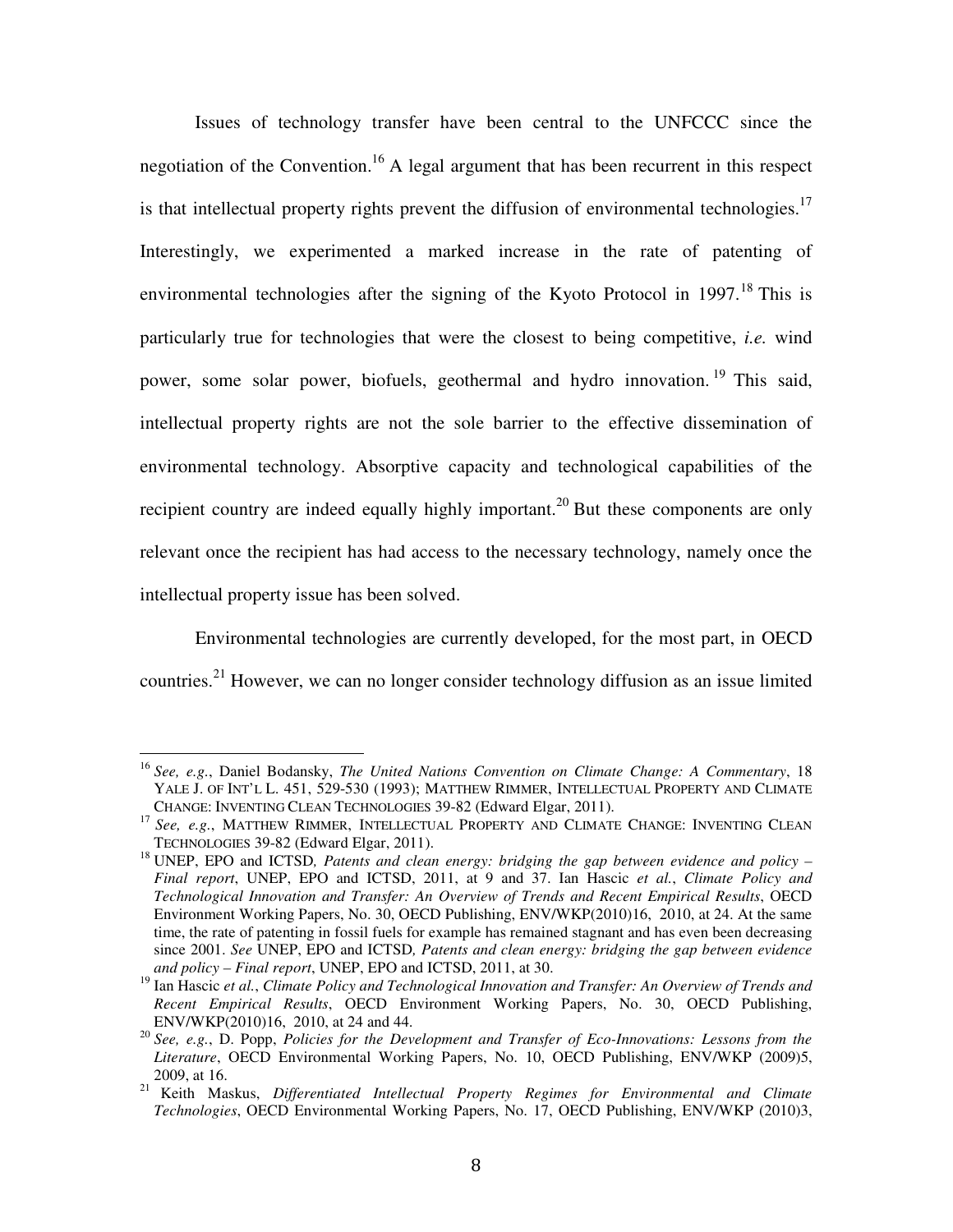to relations between developing and developed countries. China, India and Brazil are indeed very important producers of environmental technologies.<sup>22</sup> Furthermore, enhanced diffusion is also needed among developed countries because fossil energies and other non-environmentally friendly technologies are still easier and cheaper to access than environmentally friendly ones.  $^{23}$  Nevertheless, technology transfer to developing countries remains a priority. As underlined by the IPCC, "many developing countries are in a phase of massive infrastructure build up. Delays in technology transfer could therefore lead to a lock-in in high-emissions systems for decades to come".<sup>24</sup> Moreover, "certain technologies that are specific to the needs of developing countries are not being developed at all, because the developing countries lack the innovation capacity to do so, while the developed countries lack incentive to develop such 'neglected' technologies".<sup>25</sup> In order to efficiently mitigate climate change, it is therefore a priority that developing countries are not only given relevant access to environmental technologies, but equally benefit from major capacity building operations. Furthermore, it is important to adopt strategies to support environmental technologies that do not currently fund themselves because they are not yet needed or saleable, notably in the field of geoenginering.

<sup>2010,</sup> at 44; U.N. Department of Economic and Social Affairs, 2009 World Economic and Social Survey: Promoting Development, Saving the Planet, U.N. Doc. E/2009/50/Rev.1, ST/ESA/319, at 128.

<sup>22</sup> *See, e.g.*, Joel B. Eisen, *The New Energy Geopolitics?: China, Renewable Energy, and the Greentech Race*, 86 CHICAGO-KENT L. REV. 9 (2011); UNEP, EPO and ICTSD*, Patents and clean energy: bridging the gap between evidence and policy – Final report*, UNEP, EPO and ICTSD, 2011, at 9, 31, 33 and 34. D. Ockwell *et al*., *Enhancing Developing Country Access to Eco-Innovation: The Case of Technology Transfer and Climate Change in a Post-2012 Policy Framework*, OECD Environmental Working Papers, No. 12, OECD Publishing, 2010, at 17.

<sup>23</sup> International Energy Agency, *Energy Perspectives 2010 – Scenarios & Strategies to 2050*, OECD-IEA, 2010, at 50.

<sup>24</sup> IPCC, *Climate Change 2007 – Mitigation of Climate Change*, Contribution of Working Group III to the Fourth Assessment Report of the IPCC, Cambridge University Press, January 2008, Chapter 2.7, at 158.

<sup>25</sup> Ian Hascic *et al.*, *Climate Policy and Technological Innovation and Transfer: An Overview of Trends and Recent Empirical Results*, OECD Environment Working Papers, No. 30, OECD Publishing, ENV/WKP(2010)16, 2010, at 44. *See, also*, D. Popp, *Policies for the Development and Transfer of Eco-Innovations: Lessons from the Literature*, OECD Environmental Working Papers, No. 10, OECD Publishing, ENV/WKP(2009)5, 2009, at 11.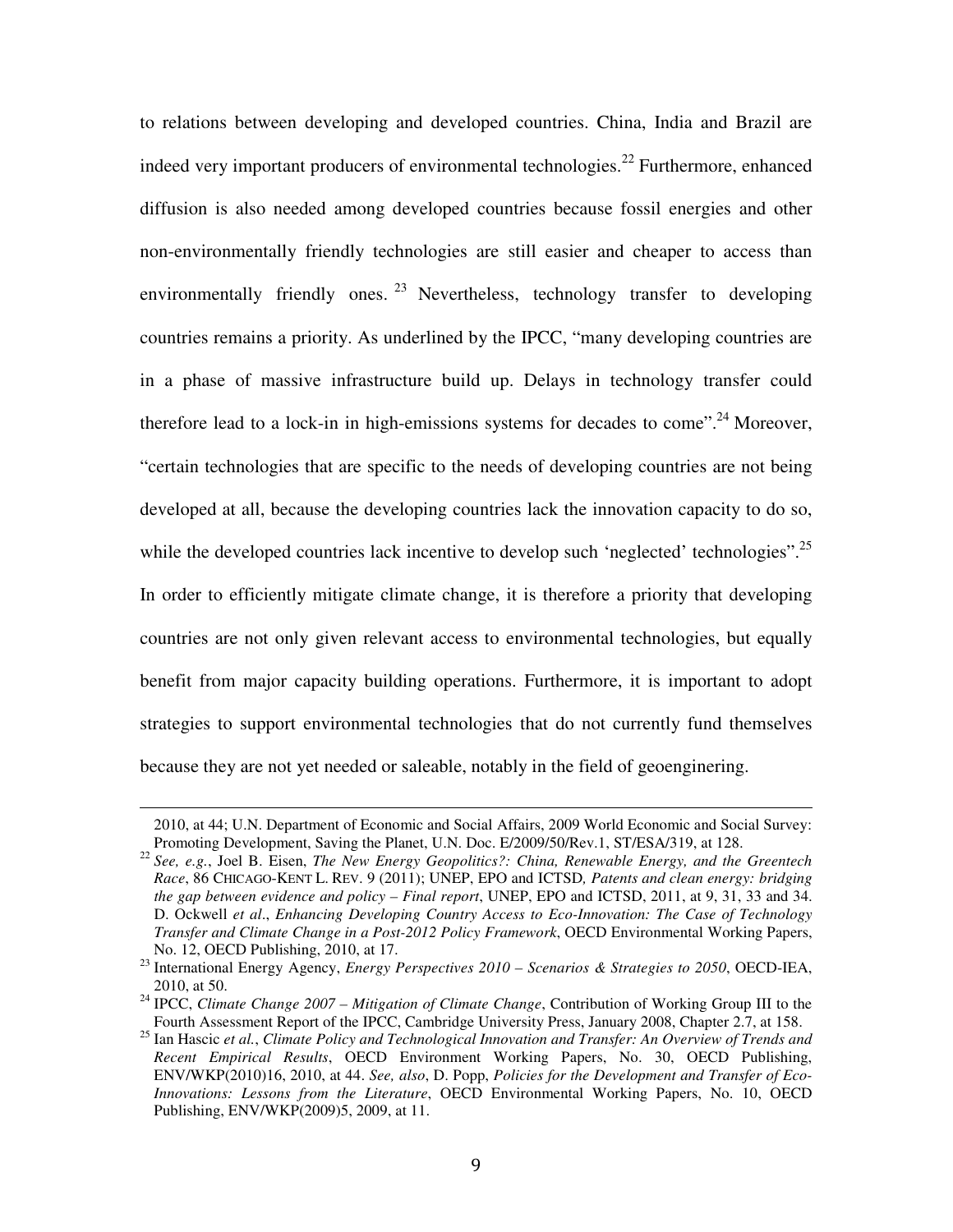Interestingly, the recent success of the adoption of the international Minamata Convention on Mercury was in part reached through the addition of a supplementary article detailing technology transfer and capacity building mechanisms.<sup>26</sup> If the UNFCCC regime is to have any future, it thus seems quite unequivocal that concrete steps towards technology transfer will have to be taken and that better outcomes will have to be rapidly reached. In the light of these tremendous legal and technical challenges, this short paper has only a limited purpose, *i.e.* to analyze what lessons can be drawn from results reached so far under the UNFCCC regime and suggest a few strategies that could be relevant in enhancing technology transfer for climate mitigation and adaptation. The first section of the paper will briefly go over the definition of 'environmental technology' (I). I will then present how the issue of technology has been legally tackled under the UNFCCC regime (II). Moreover, the results reached through the Clean Development Mechanism (CDM) and the Global Environment Facility (GEF) will be analyzed (III). Finally, I will suggest three strategies that could be efficient in enhancing technology transfer under the UNFCCC regime (IV).

# **I ENVIRONMENTAL TECHNOLOGY AS A LEGAL OBJECT**

 $\overline{a}$ 

Defining such a complex notion as 'environmental technology' is particularly difficult because by defining the legal object 'environmental technology' more or less

 $26$  In addition to Article 15 already agreed upon, Parties added a second article (Article 16) equally dedicated to technology transfer. The text of the Convention has not been officially published on the United Nations Treaty Series but a summary of the negotiations is available through the Earth Negotiations Bulletin. *See* http://www.iisd.ca/vol28/enb2822e.html (last visited Apr. 30, 2013).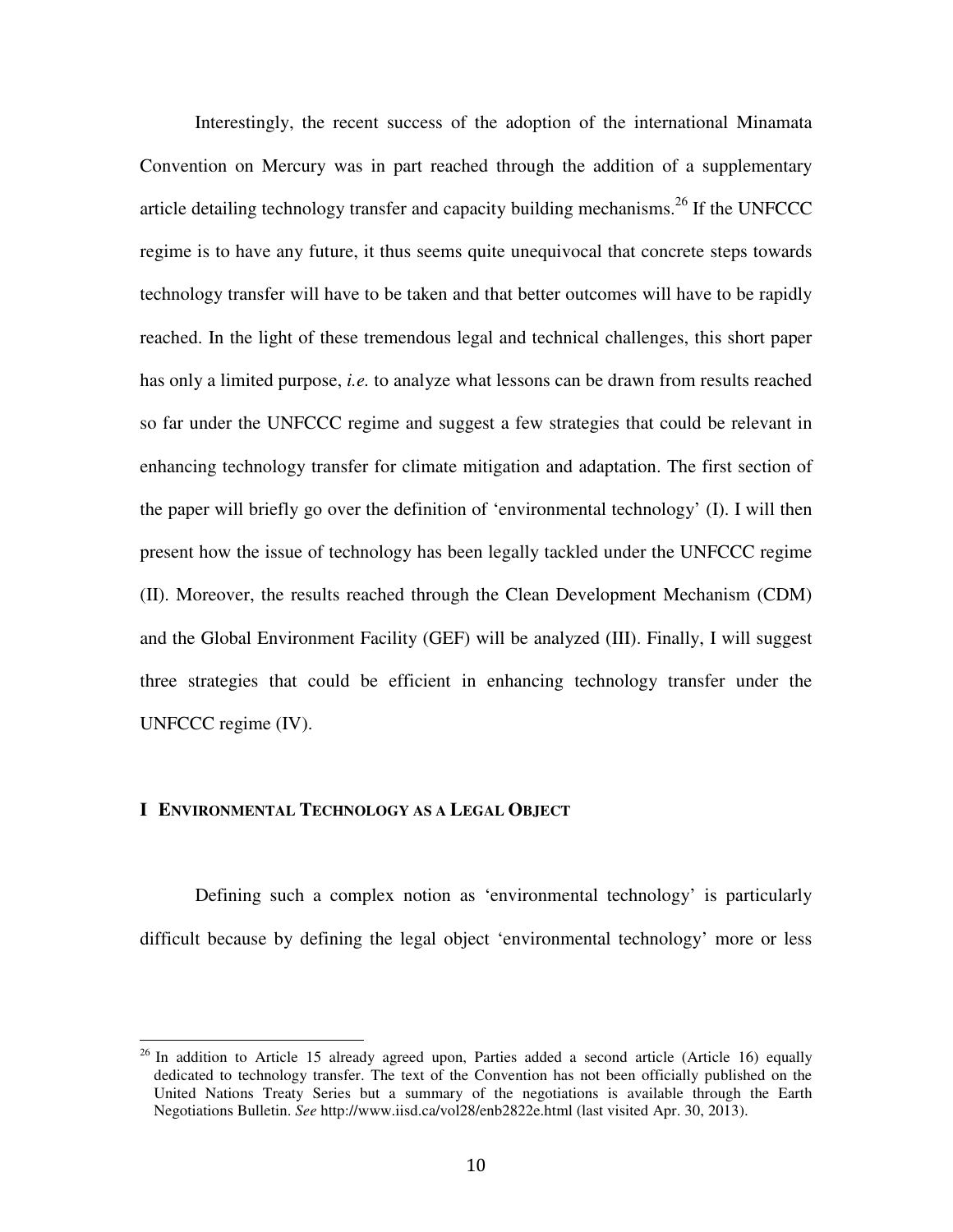broadly, States and policy-makers make strategic decisions.<sup>27</sup> At the center of these negotiation strategies stand issues of competitiveness, each country defending its industries' interests on the international markets.

The Vienna Convention for the Protection of the Ozone Layer is one of the rare Multilateral Environmental Agreement (MEA) that provides a definition of what 'environmental technology' refers to. Article 1(3) of the Vienna Convention defines 'alternative technologies or equipment' as "technologies or equipment the use of which makes it possible to reduce or effectively eliminate emissions of substances which have or are likely to have adverse effects on the ozone layer".<sup>28</sup> The definition is rather open with respect to the technological aspect of the problem but the consideration is nevertheless limited to the purpose of the Convention, *i.e.* effects on the ozone layer.

Turning to the IPCC, the 2000 Special Report states that "[t]echnology for mitigating and adapting to climate change should be environmentally sound technology and should support sustainable development".<sup>29</sup> Environmental technologies are defined as those

"[t]echnologies that protect the environment, are less polluting, use all resources in a more sustainable manner, recycle more of their wastes and products, and handle residual wastes in a more acceptable manner than the technologies for which they were substitutes and are compatible with nationally determined socioeconomic, cultural and environmental priorities".<sup>30</sup>

<sup>27</sup> *See, e.g.*, WTO, CTESS, *Report by the Chairman, Ambassador Manuel A.J. Teehankee, to the Trade Negotiations Committee*, TN/TE/20, 21 April 2011, Annex II.A.

<sup>&</sup>lt;sup>28</sup> Vienna Convention for the Protection of the Ozone Layer, 22 March 1985, 1513 U.N.T.S. 293, Article 1(3).

<sup>29</sup> IPCC, *Methodological and Technological Issues in Technology Transfer – Summary for Policy Makers*, Special Report of Working Group III of the Intergovernmental Panel on Climate Change, Cambridge, Cambridge University Press , 2000, at 3.

<sup>30</sup> IPCC, *Methodological and Technological Issues in Technology Transfer*, Special Report of Working Group III of the Intergovernmental Panel on Climate Change, Cambridge University Press, 2000.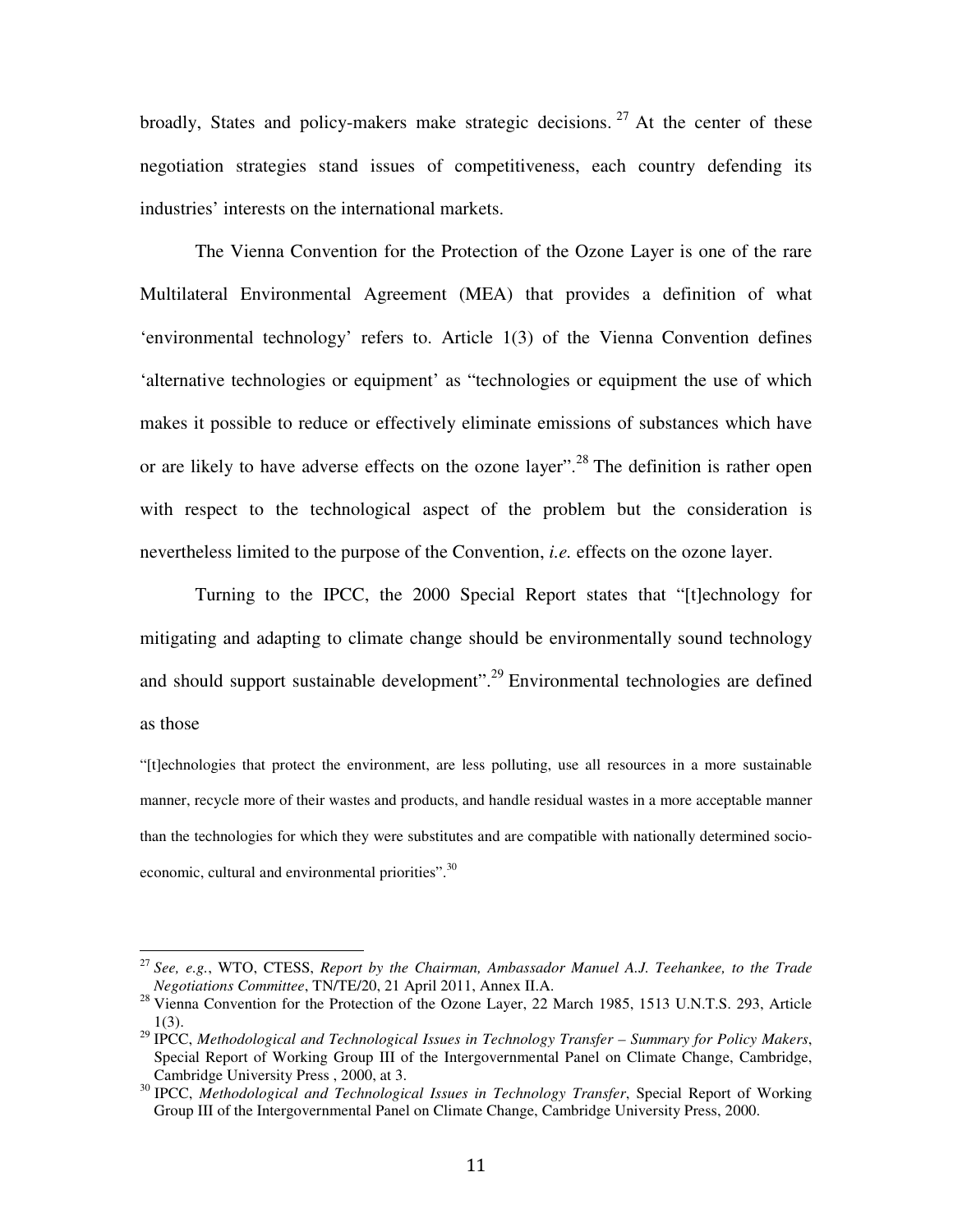The IPCC equally refers to "software and hardware challenges"<sup>31</sup>, a terminology that certainly covers embodied technologies but also disembodied ones such as know-how. The report finally acknowledges that there is "no simple definition" of environmental technologies and that "[t]echnologies that may be suitable in each of such contexts may differ considerably"<sup>32</sup>, opening the door to case by case assessments. The IPCC definition is hence as inclusive as possible. It is equally centered on an individual assessment of each technology.

Interestingly, current World Trade Organization (WTO) negotiations on Environmental Goods and Services (EGS) distinguish between two kinds of environmental goods and services, *i.e.* traditional environmental goods and services (or established environmental technologies, EET) and environmentally preferable products (EPP) and services. The distinction, introduced by UNCTAD in 1995 already<sup>33</sup>, focuses on the product's purposes and aims at tackling the so-called 'dual use controversy'.<sup>34</sup> Traditional environmental goods and services are thus a narrower category encompassing goods and services whose end-use, or main purpose, is environmental *per se*. EPPs on the other hand, are a broader category encompassing goods and services whose rationale is not environmental but who prove more environmentally friendly than alternative products.

<sup>31</sup> IPCC, *Methodological and Technological Issues in Technology Transfer – Summary for Policy Makers*, Special Report of Working Group III of the Intergovernmental Panel on Climate Change, Cambridge University Press, 2000, at 3.

<sup>32</sup> *Id*.

<sup>33</sup> S*ee* UNCTAD, *Environmentally Preferable Products (EPPs) as a Trade Opportunity for Developing Countries*, Doc. UNCTAD/COM/70, 19 December 1995.

<sup>&</sup>lt;sup>34</sup> On the concerns about 'dual' or 'multiple' uses *see, e.g.*, WTO, Committee on Trade and Environment, *An Alternative Approach for Negotiations under Paragraph 31(III) – Submission by India*, Doc. TN(TE/W/51, 3 June 2005 and WTO, Committee on Trade and Environment*, Communication from the Republic of Cuba*, Doc. TN/TE/W/55, 5 July 2005.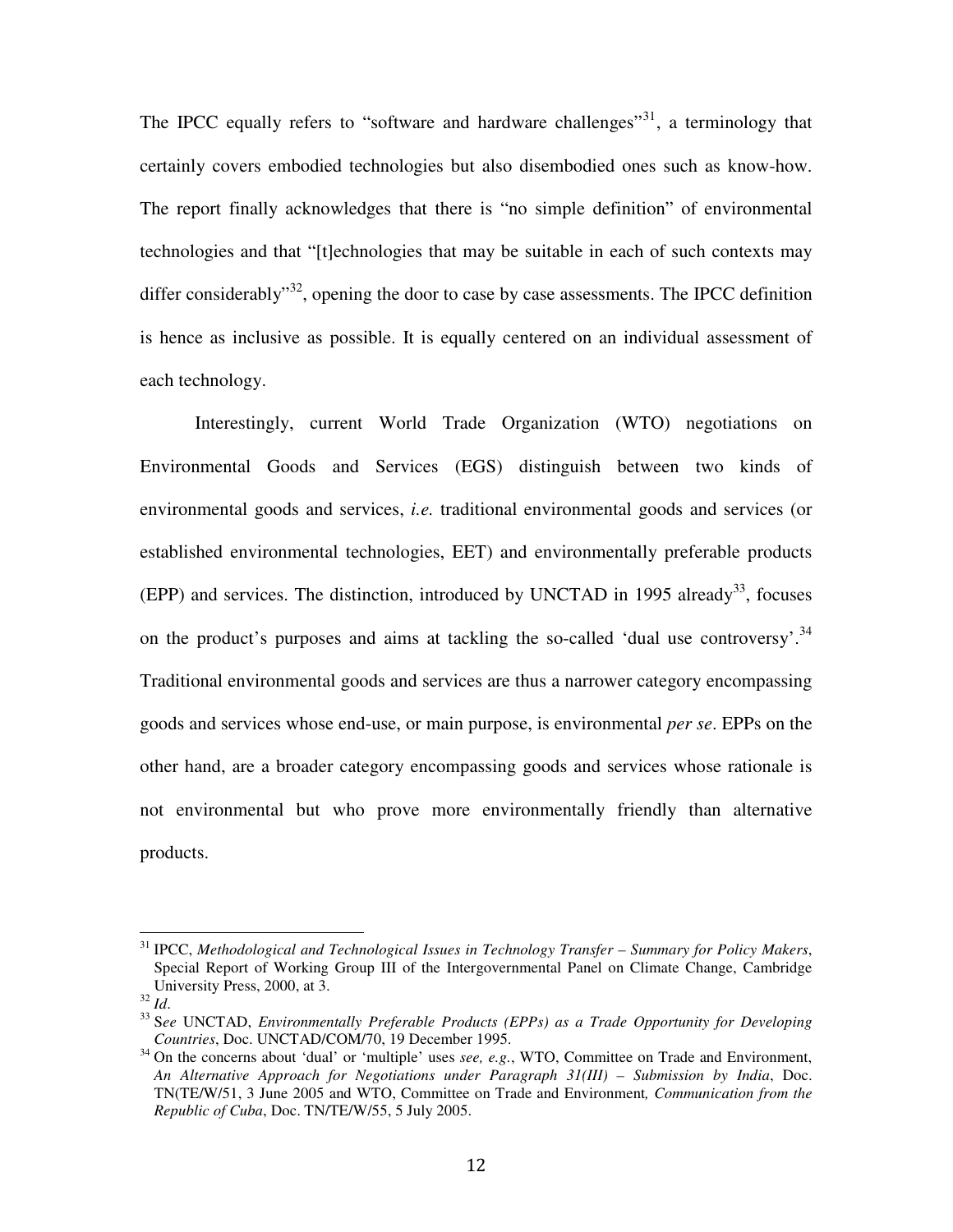As suggested by these three illustrations, definitions for environmental technologies are quite heterogeneous. Except for the WTO's distinction between traditional environmental goods and EPPs, the definitions nevertheless converge in that they follow an inclusive approach, *i.e.* they tend to be open to as many technologies as possible. Considering the complexity of the fight against climate change, inclusive approaches appear particularly relevant. Indeed, no unique technology is able to address current environmental challenges and EPP represent frequently the best available technologies. Environmental technologies should furthermore be able to adapt to the specificities of each State and each population. It is hence necessary to concentrate on the best available techniques and best environmental practices available in each specific situation and assess the value of a technology on a case-by-case basis.

In light of the limited purpose of this paper, it is not necessary to hold a single definition of environmental technology. Rather, it is important to keep in mind that different definitions protect different interests and that these political and economic interests lead the negotiations on the matter. Nevertheless, the illustrations we have examined show that the current approach followed by international law fairly goes towards a broad acceptation of environmental technologies.<sup>35</sup>

<sup>35</sup> *See, e.g.*, Agenda 21, IPCC and OECD's approaches. United Nations, Economic and Social Development, Division for Sustainable Development, 1992 Rio Earth Summit, *Agenda 21*, Reproduced in U.N. Doc. A/CONF.151/26/Rev.1 (Vol.1), Section IV, § 34.1; IPCC, *Methodological and Technological Issues in Technology Transfer*, Special Report of Working Group III of the Intergovernmental Panel on Climate Change, Cambridge University Press, 2000 and OECD, Policy Brief, Opening Markets for Environmental Goods and Services, September 2005, at 2.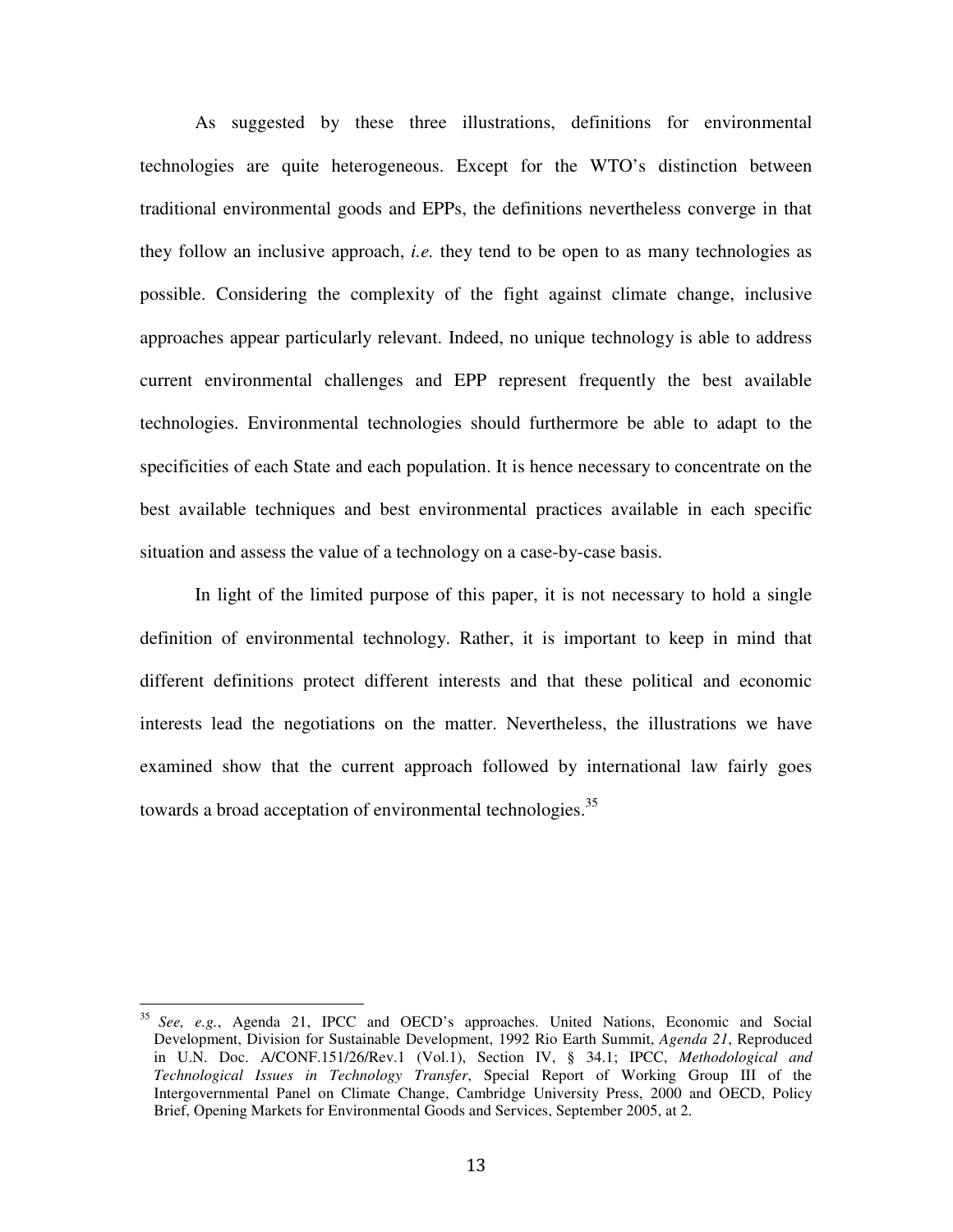### **II TECHNOLOGY TRANSFER FROM STOCKHOLM TO DOHA**

The passage of a technology from the originator to a secondary user has frequently been referred to as 'technology transfer'. Nevertheless, the current most widely used meaning of the terms 'technology transfer' refers principally to a transaction from developed to developing countries<sup>36</sup>, rather than to the spreading of environmental technologies. As flagged in the introduction of this paper, we can no longer consider technology dissemination as an issue limited to North-South relationships. China, India, and Brazil notably, are indeed very important environmental technology producers.<sup>37</sup> Moreover, diffusion of environmental technology must equally be enhanced between developed countries. While the activities undertaken within the UNFCCC framework focus mainly on technology transfer, we will when relevant refer to 'technology diffusion' rather than 'technology transfer' in order to adopt a comprehensive and neutral approach to the issue. This terminology notably stands in line with that adopted by Principle 9 of the United Nations Global Compact.<sup>38</sup>

 $36$  For example, the Oxford English Dictionary's entry for 'technology transfer' reads: "the transfer of new technology from the originator to a secondary user, especially from developed to developing countries in an attempt to boost their economies". OXFORD ENGLISH DICTIONARY (Oxford University Press, 2011).

<sup>37</sup> *See, e.g.*, UNEP, EPO and ICTSD*, Patents and clean energy: bridging the gap between evidence and policy – Final report*, UNEP, EPO and ICTSD, 2011, at 9, 31, 33 and 34. *See, also*, D. Ockwell *et al*., *Enhancing Developing Country Access to Eco-Innovation: The Case of Technology Transfer and Climate Change in a Post-2012 Policy Framework*, OECD Environmental Working Papers, No. 12, OECD Publishing, 2010, at 17; and Joel B. Eisen, *The New Energy Geopolitics?: China, Renewable Energy, and the Greentech Race*, 86 CHICAGO-KENT L. REV. 9 (2011).

<sup>&</sup>lt;sup>38</sup> Principle 9 reads: "Businesses should encourage the development and diffusion of environmentally friendly technologies". United Nations Global Compact's Ten Principles, available at http://www.unglobalcompact.org/AboutTheGC/TheTenPrinciples/index.html (25 October 2011). Interestingly, this choice of words had already been adopted by United Nations Secretary General Kofi Annan in his address to the World Economic Forum in Davos on 31 January 1999 proposing Global Compact on human rights, labour and environment. *See* U.N. Doc. SG/SM/6881 (Press Release), 1 February 1999.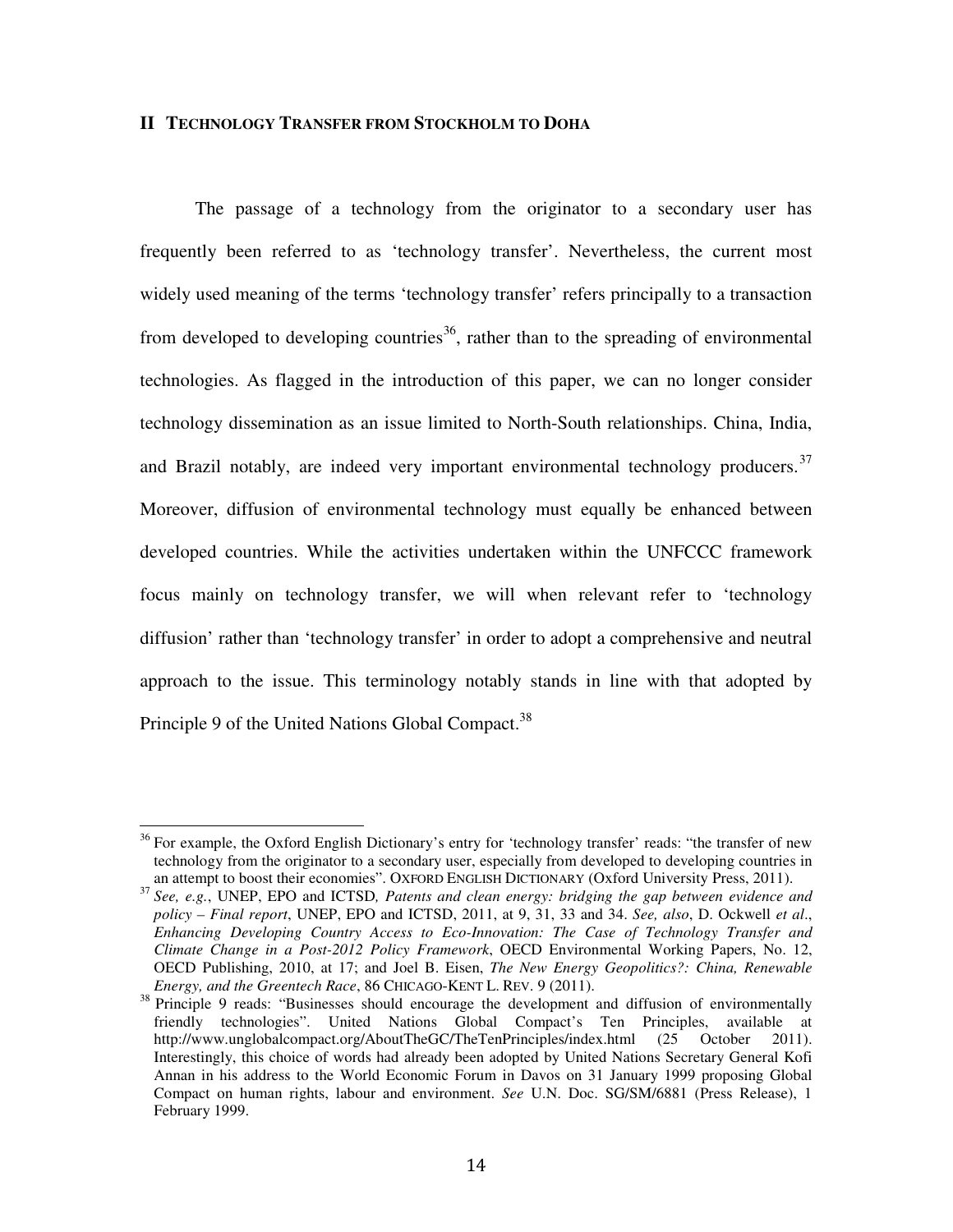The 1972 Stockholm Declaration of the United Nations Conference on the Human Environment (Stockholm Declaration) already highlighted the importance of technology in the context of the fight against environmental degradation. It called for stronger cooperation between States in the field of environmental technologies, providing specifically for technology transfer in favor of developing countries "on terms which would encourage their wide dissemination without constituting an economic burden".<sup>39</sup>

Nowadays, the most commonly referred to definition is the one from the IPCC Working Group III's 2000 Special Report on Methodological and Technological Issues in Technology Transfer. The Special Report states that technology transfer comprises a "broad set of processes covering the flows of know-how, experience and equipment for mitigating and adaptation to climate change amongst different stakeholders such as governments, private sector entities, financial institutions, non-governmental organizations (NGOs) and research/education institutions".<sup>40</sup> As acknowledged within the Special Report, the quoted definition goes further than the UNFCCC's provisions on technology transfer<sup>41</sup> which are essentially limited to an obligation of developed countries in favor of developing ones.<sup>42</sup> The Special Report moreover reads:

"[t]he broad and inclusive term 'transfer' encompasses diffusion of technologies and technology cooperation across and within countries. It covers technology transfer processes between developed countries, developing countries and countries with economies in transition, amongst developed countries, amongst developing countries and amongst countries with economies in transition. It comprises the process

<sup>&</sup>lt;sup>39</sup> Declaration of the United Nations Conference on the Human Environment (Stockholm Declaration), 5-16 June 1972, Reprinted in 11 I.L.M. 1416. Principle 20 (see also Principle 12).

<sup>40</sup> IPCC Working Group III, *Methodological and Technological Issues in Technology Transfer – Summary for Policy Makers*, 2000, at 3.

<sup>41</sup> *Id*.

<sup>42</sup> *See, e.g.*, United Nations Framework Convention on Climate Change, 9 May 1992, 1771 U.N.T.S. 107, Articles 4(5), 4(7) and 4(9).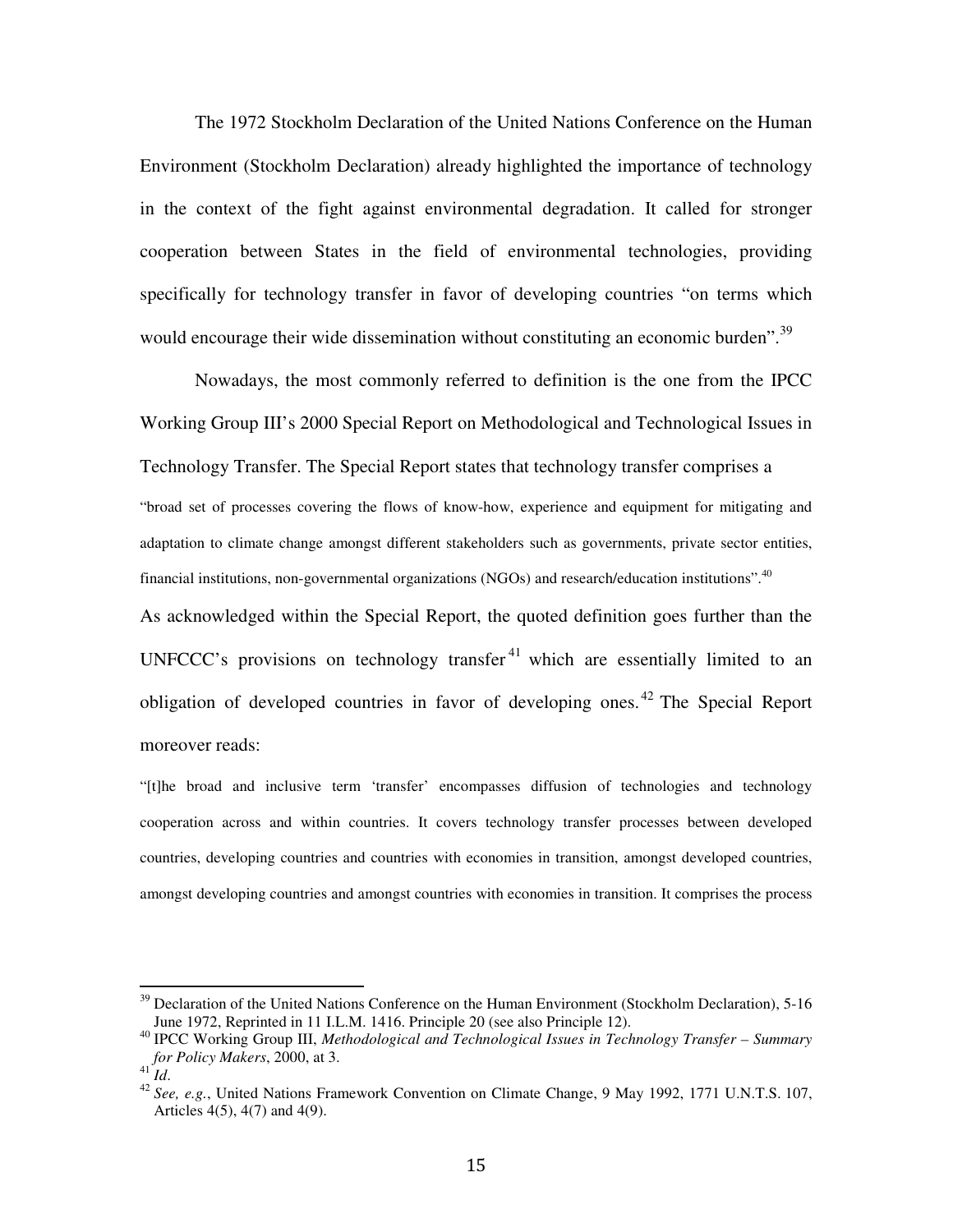of learning to understand, utilize and replicate the technology, including the capacity to choose it and adapt it to local conditions and integrate it with indigenous technologies".<sup>43</sup>

The IPCC hence acknowledges the global nature of the issue of environmental technology diffusion. As members of the international community, *all* States therefore have a responsibility regarding the efficient diffusion of environmental technologies. According to this definition, technology diffusion equally covers both transfer of hardware material and transfer of software goods, *e.g.* training and other capacity building activities.<sup>44</sup>

Regarding the quality of technology diffusion, the Special Report stresses that capacity building "is required at all stages in the process of technology transfer",  $45$ , encompassing human capacity, organizational capacities, as well as information assessment and monitoring capacity. <sup>46</sup> The IPCC's approach to technology diffusion stands in line with Chapter 34 of Agenda 21 which encourages all types of environmental technology diffusion and reads:

"Environmentally sound technologies are not just individual technologies, but *total systems which include know-how, procedures, goods and services, and equipment as well as organizational and managerial procedures*. This implies that when discussing transfer of technologies, the human resource development and local capacity-building aspects of technology choices, including gender-relevant aspects, should also

 $\overline{\phantom{a}}$ 

<sup>43</sup> IPCC Working Group III, *Methodological and Technological Issues in Technology Transfer – Summary for Policy Makers*, 2000, at 3.

<sup>&</sup>lt;sup>44</sup> The IPCC Report defines software elements as "education, training and other capacity building activities". IPCC Working Group III, *Methodological and Technological Issues in Technology Transfer – Summary for Policy Makers*, 2000, at 4.

<sup>45</sup> IPCC Working Group III, *Methodological and Technological Issues in Technology Transfer – Summary for Policy Makers*, 2000, at 4.

<sup>46</sup> *Id*., at 5.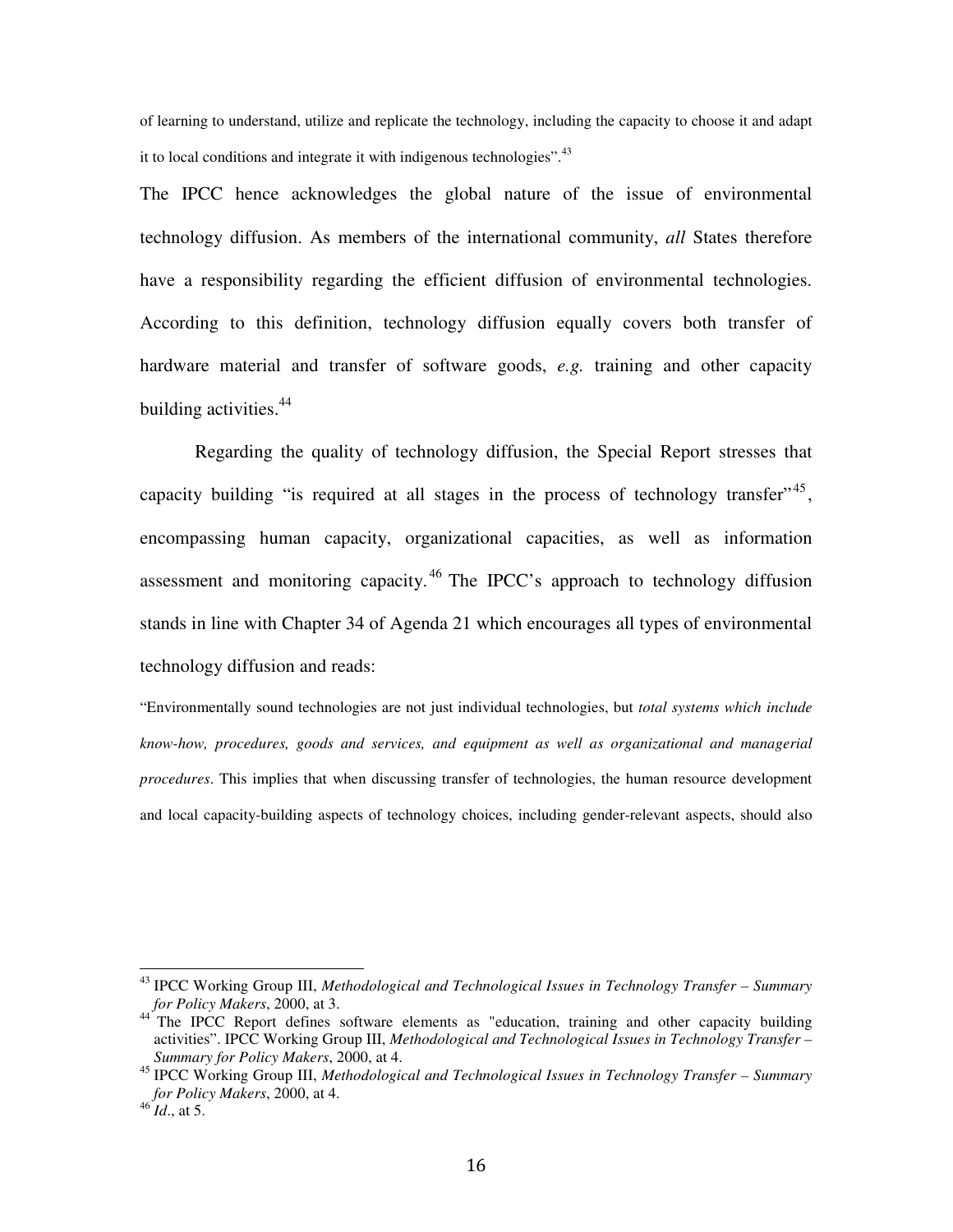be addressed. Environmentally sound technologies should be compatible with nationally determined socioeconomic, cultural and environmental priorities".<sup>47</sup>

Interestingly, the Special Report finally states that "although there are numerous frameworks and models put forth to cover different aspects of technology transfer, there are no corresponding overarching theories".<sup>48</sup> According to the IPCC, there is thus no unique framework able to contain the entire problematic of technology diffusion. Channels for technology transfer may indeed vary depending on the sector, the technology type and the country circumstances.

Within the UNFCCC's framework, Article 4(5) of the UNFCCC states:

"The developed country Parties and other developed Parties included in Annex II shall take all practicable steps to *promote, facilitate and finance, as appropriate, the transfer of, or access to, environmentally sound technologies and know-how to other Parties, particularly developing country Parties*, to enable them to implement the provisions of the Convention. In this process, the developed country Parties shall support the development and enhancement of endogenous capacities and technologies of developing country Parties. Other Parties and organizations in a position to do so may also assist in facilitating the transfer of such technologies". 49

As noted by Professor Bodansky, the Convention adopts a broad language with respect to technology transfer.<sup>50</sup> In the drafting of the Kyoto Protocol, technology transfer appeared again as a central issue.<sup>51</sup> As a result, article 10(c) states that all Parties "taking into account their common but differentiated responsibilities" shall:

<sup>&</sup>lt;sup>47</sup> United Nations, Economic and Social Development, Division for Sustainable Development, 1992 Rio Earth Summit, *Agenda 21*, Reproduced in U.N. Doc. A/CONF.151/26/Rev.1 (Vol.1), Section IV, § 34.3 (emphasis added).

<sup>48</sup> IPCC Working Group III, *Methodological and Technological Issues in Technology Transfer*, 2000, at 17.

<sup>49</sup> United Nations Convention on Climate Change (emphasis added).

<sup>50</sup> Daniel Bodansky, *The United Nations Convention on Climate Change: A Commentary*, 18 YALE J. OF INT'L L. 451, 529-530 (1993).

<sup>51</sup> For more on the Kyoto Protocol and the Kyoto negotiations *see, e.g.*, SEBASTIAN OBERTHÜR & HERMANN E. OTT, THE KYOTO PROTOCOL: INTERNATIONAL CLIMATE POLICY FOR THE 21<sup>ST</sup> CENTURY (Springer, 1999).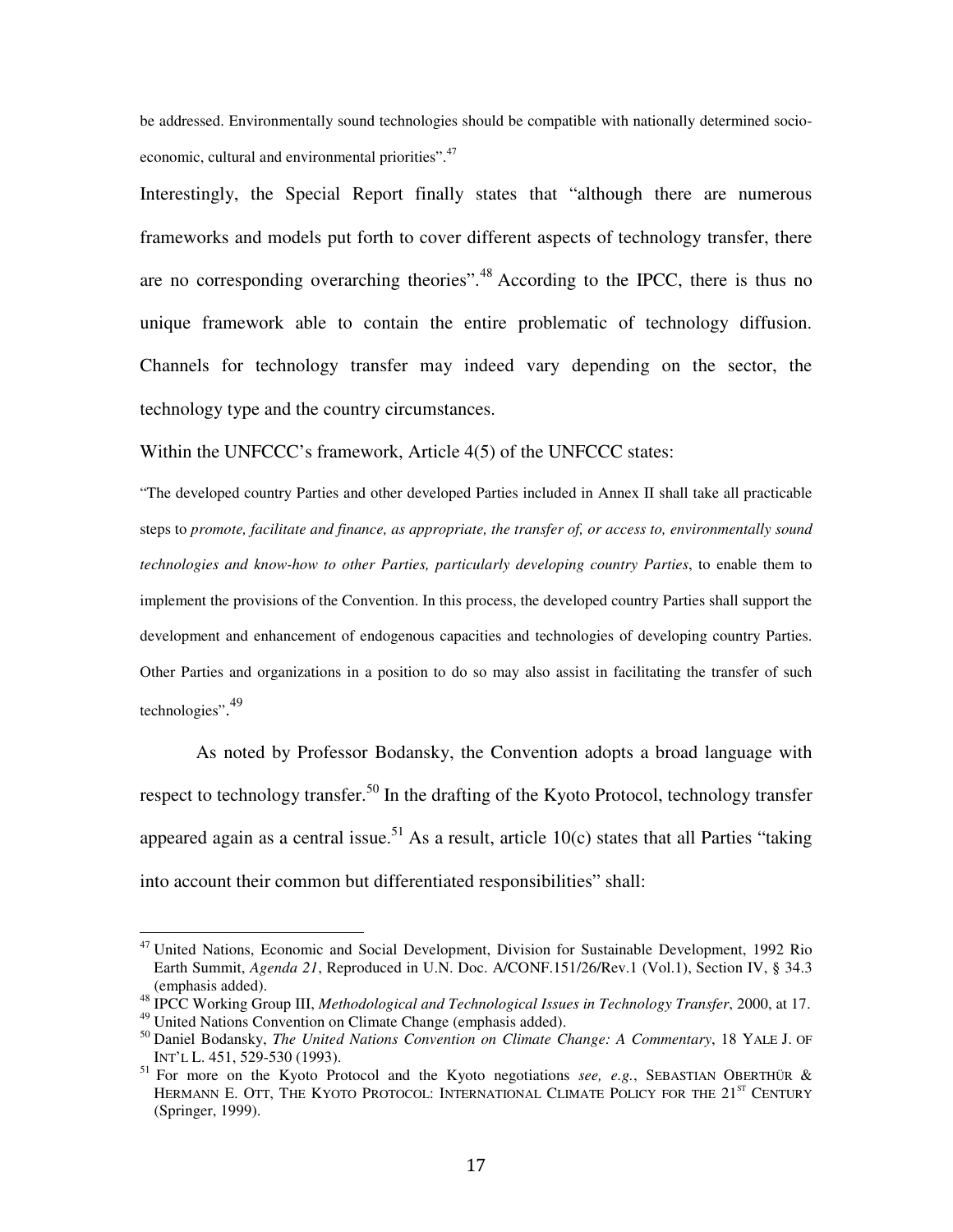"Cooperate in the promotion of effective modalities for the development, application and diffusion of, and take all practicable steps to *promote, facilitate and finance, as appropriate, the transfer of, or access to, environmentally sound technologies, know-how, practices and processes pertinent to climate change, in particular to developing countries*, including the formulation of policies and programmes for the effective transfer of environmentally sound technologies that are publicly owned or in the public domain and the creation of an enabling environment for the private sector, to promote and enhance the transfer of, and access to, environmentally sound technologies. $^{52}$ 

 At the seventh session of the UNFCCC's Conference of the Parties (COP) in 2001, Parties agreed on the implementation of a technology transfer framework comprising technology needs and needs assessment, technology information, enabling environments, capacity building, and mechanisms for technology transfer.<sup>53</sup> The Expert Group on Technology Transfer (EGTT) was subsequently established in order to enhance the implementation of the technology transfer framework and to advance the technology transfer activities under the UNFCCC. $54$ 

In Bali, the issue of technology transfer moved center stage and the Bali Action Plan recognized that:

there is a crucial need to accelerate innovation in the development, deployment, adoption, *diffusion and transfer of environmentally sound technologies* among all Parties, and particularly from developed countries to developing countries, for both mitigation and adaptation.<sup>55</sup>

In particular, the Bali Action Plan requested the GEF to elaborate a strategic program to scale up the level of investment for technology transfer  $56$ , to develop a scale of

 $52$  Kyoto Protocol to the United Nations Convention on Climate Change, 11 December 1997, 2303 U.N.T.S. 148 (entered into force 16 February 2005) (emphasis added).

<sup>&</sup>lt;sup>53</sup> Conference of the Parties on its seventh session, held at Marrakesh from 29 October to 10 November 2001, U.N. Doc. FCCC/CP/2001/13/Add.1, 21 January 2002 (decision 4/CP.7, annex).

<sup>54</sup> For an assessment of the EGTT's first five year of work *see* http://unfccc.int/ resource/docs/publications/egtt\_eng.pdf (last visited Apr. 30, 2013).

 $55$  Bali Action Plan, Decisions  $4$ /CP.13, 15 December 2007 (emphasis added).

<sup>56</sup> *Id*., § 3.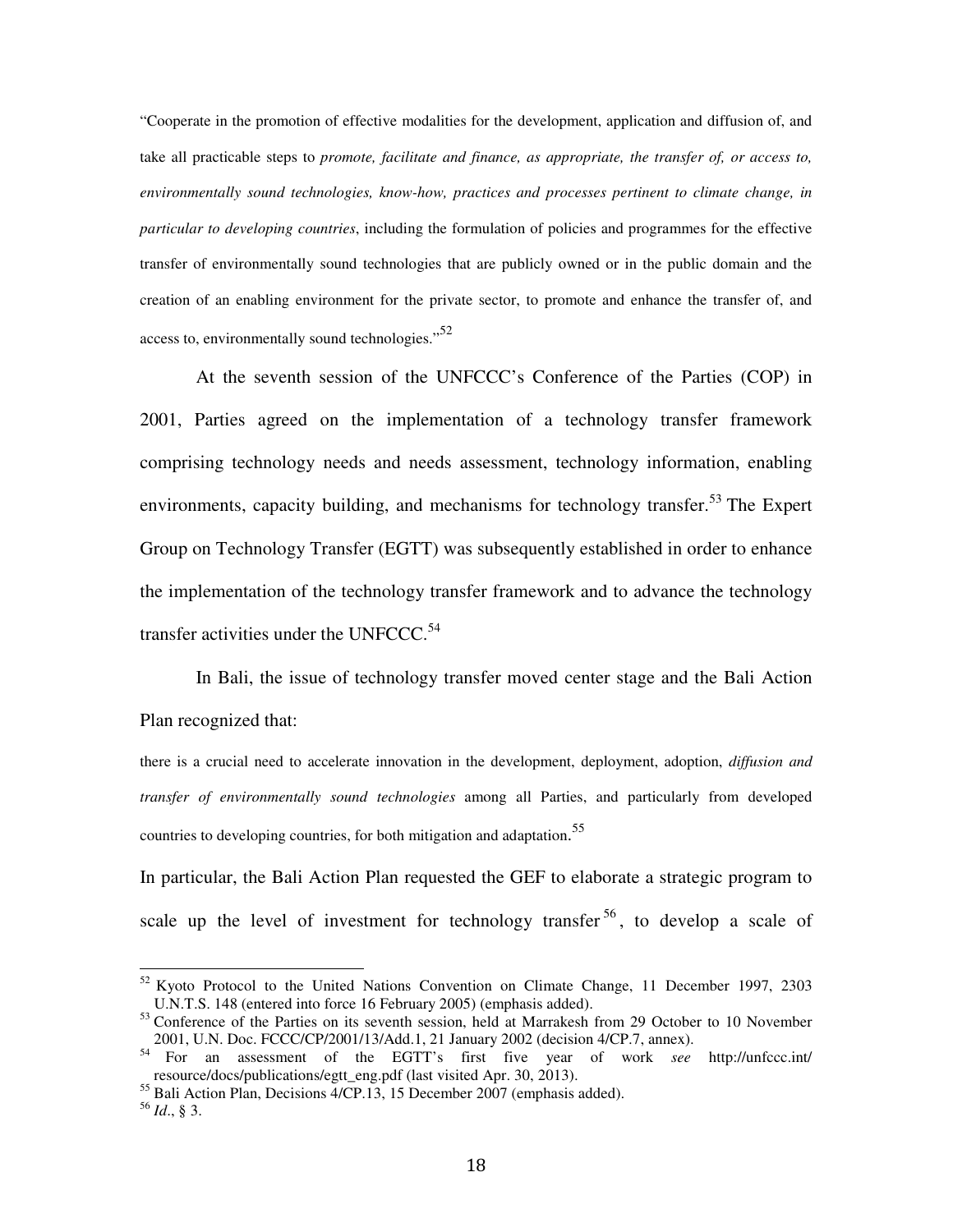performance indicators to monitor and evaluate the implementation of Article 4(5) of the UNFCCC  $57$ , and to provide financial support to developing countries for the implementation of technology transfer.<sup>58</sup>

 Before the COP in Copenhagen, Brazil, India, China, and South Africa, as well as the Group of 77 representing developing countries, emphasized the necessity for enhanced technology transfer and particularly the necessity to address the issue presented by intellectual property rights to this respect.<sup>59</sup> In order to prepare for the negotiation in Copenhagen, the Ad Hoc Working Group on Long-term Cooperative Action had identified five options to address intellectual property issues with respect to climate change: enhanced measures to promote the transfer of clean technologies (1), measures to address barriers to technology transfer (2), exclusion and revocation of patents relating to environmentally sound technologies (3), compulsory licensing of environmentally sound technologies (4), and creation of a technology mechanism  $(5)$ .<sup>60</sup> In the end, the creation of a Technology Mechanism with a Technology Executive Committee and a network of climate innovation centers prevailed in the Copenhagen Accord.<sup>61</sup> In addition, the Green Climate Fund (GCF) was established "to support projects, program, policies and other activities in developing countries related to mitigation including REDD-plus, adaptation,

<sup>57</sup> *Id*., § 4.

 $\frac{58}{10}$  *Id.*, § 10.<br> $\frac{59}{100}$ 

<sup>59</sup> *See e.g.*, Submission of India (May 19, 2009), *available at* http://unfccc.int/resource/docs/2009/awglca6/eng/misc04p01.pdf#page=114 (last visited Apr. 30, 2013); Submission of China (Mar. 19, 2009), *available at* http://unfccc.int/resource/docs/2009/awglca5/ eng/misc01.pdf#page=19 (last visited Apr. 30, 2013); and Submission of the Group 77 and China (Oct. 27, 2008), *available at* http://unfccc.int/resource/docs/2008/awglca4/eng/misc05.pdf#page=6 (last visited Apr. 30, 2013).

<sup>60</sup> Ad Hoc Working Group on Long-term Cooperative Action under the UNFCCC, *Report*, Seventh Session held in Bangkok from 28 September to 9 October 2009 and Barcelona from 2 to 6 November 2009, U.N. Doc. FCCC/AWGLCA/2009/14, 20 November 2009.

<sup>61</sup> Copenhagen Accord, U.N. Doc. FCCC/CP/2009/11/Add.1, Decision 2/CP.15, 30 March 2010, § 11. *See, also*, http://unfccc.int/ttclear/templates/render\_cms\_page?TEM\_home (last visited Apr. 30, 2013) (Technology Mechanism webpage).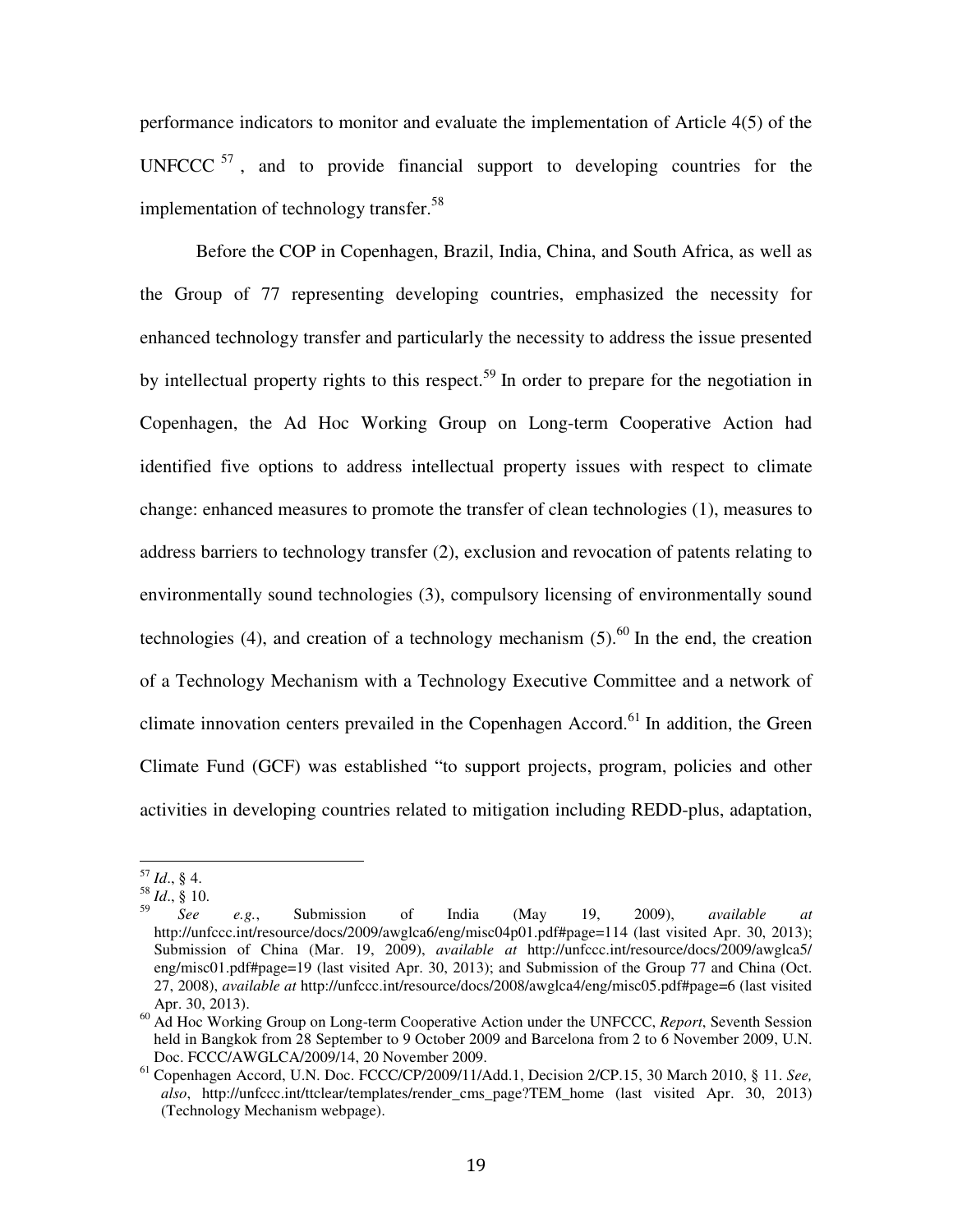capacity-building, *technology development and transfer*". <sup>62</sup> With the adoption of the GCF, developed countries pledged \$100 billion annually to developing countries by 2020 to finance climate mitigation and adaptation. $63$  However, the Accord does not address intellectual property issues expressly.

 Despite extensive work by the Ad Hoc Working Group on Long-term Cooperative Action, issues of technology transfer and intellectual property rights remained a major contention bone during the COPs in Cancun and Durban.<sup>64</sup> Both agreements therefore underline the importance of technology transfer but none contain any substantial decision on the matter and neither expressly mentions intellectual property.<sup>65</sup>

 At the COP in Doha, technology transfer was once again a central issue in the negotiations. <sup>66</sup> Before the Conference, the Technology Executive Committee of the Convention issued a report, which included key messages on enabling environments for and barriers to technology development and transfer. These key messages included the promotion of collaborative research (a), the strengthening of national systems of innovation (b), the enhancement of developing countries' capacity to assess, absorb and develop technologies (c), finance of technology activities (d), the engaging of the financial and business community (e), the implementation of the Technology Mechanism (f), and further assessment on the role of intellectual property rights in the development

 $62$  *Id.*, § 10 (emphasis added).

<sup>63</sup> *Id.*, § 8.

<sup>&</sup>lt;sup>64</sup> See http://unfccc.int/meetings/cancun\_nov\_2010/meeting/6266.php; http://unfccc.int/meetings/Durban nov  $2011/m$ eeting/6245.php (last visited Apr. 30, 2013).

 $^{65}$  Cancun Agreements, UN Doc. FCCC/CP/2010/7/Add, 15 March 2011. Durban Outcomes, UN Doc. FCCC/KP/CMP/2011/10/Add.1, 15 March 2012.

<sup>&</sup>lt;sup>66</sup> See http://unfccc.int/meetings/doha\_nov\_2012/session/7049/php/view/documents.php (last visited Apr. 30, 2013).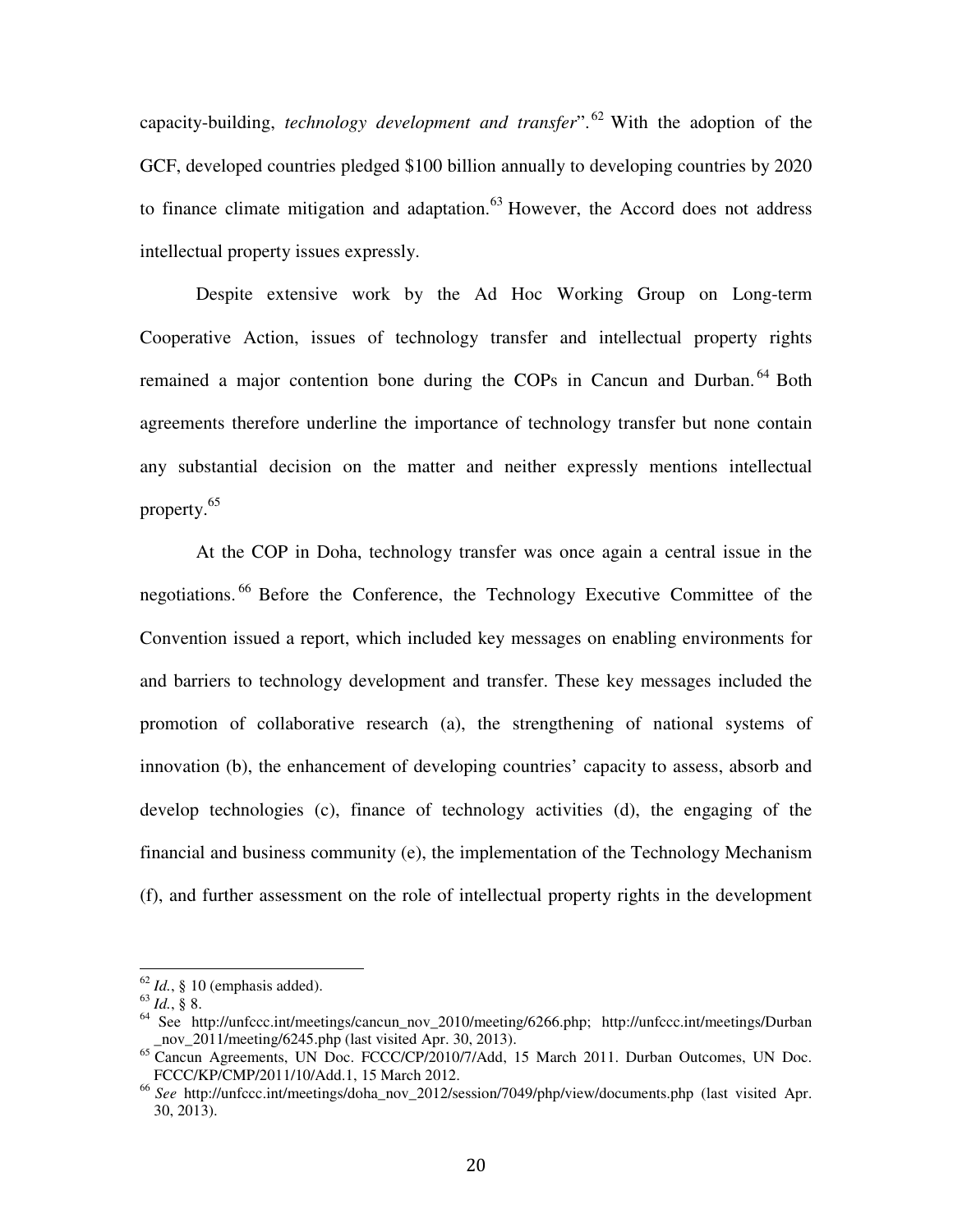and transfer of technologies  $(g)$ . <sup>67</sup> Despite these efforts, Doha's Agreed Outcome pursuant to the Bali Action Plan contained no substantial obligation with respect to technology transfer.<sup>68</sup> The reason for this absence of agreement on technology transfer was a strong opposition between developing countries who wanted an explicit reference to the need to consider intellectual property rights and developed countries who wanted either a reference to the need to protect intellectual property rights or no reference to the issue at all. $69$ 

# **III ACHIEVEMENTS UNDER THE UNFCCC**

In this section I will present and assess the achievements of the two main UNFCCC's technology transfer channels: the CDM (A) and the GEF (B).

#### A THE CLEAN DEVELOPMENT MECHANISM

 $\overline{a}$ 

In order to foster investments in developing countries, the Kyoto Protocol established the CDM.<sup>70</sup> Although the CDM does not have an explicit technology transfer mandate and is not identified as a mean of fulfilling the technology transfer objectives of the Kyoto Protocol, it was expected that because foreign direct investment (FDI)

 $67$  Technology Executive Committee (TEC), Report on activities and performance of the TEC, U.N. Doc. FCCC/SB/2012/2, 18 October 2012, § 35.

<sup>&</sup>lt;sup>68</sup> Report of the Conference of the Parties on its eighteenth session, held in Doha from 26 November to 8 December 2012, Agreed Outcome Pursuant to the Bali Action Plan, Decision 1.CP/18, U.N. Doc. FCCC/CP/2012/8/Add.1, 28 February 2013.

<sup>&</sup>lt;sup>69</sup> Technology Executive Committee (TEC), Report on activities and performance of the TEC, U.N. Doc. FCCC/SB/2012/2, 18 October 2012.

<sup>70</sup> Kyoto Protocol, Article 12. Allows Annex B Parties to implement an emission-reduction project in developing countries. Such projects can earn saleable certified emission reduction (CER) credits, each equivalent to one tone of CO2, which can be counted towards meeting Kyoto targets.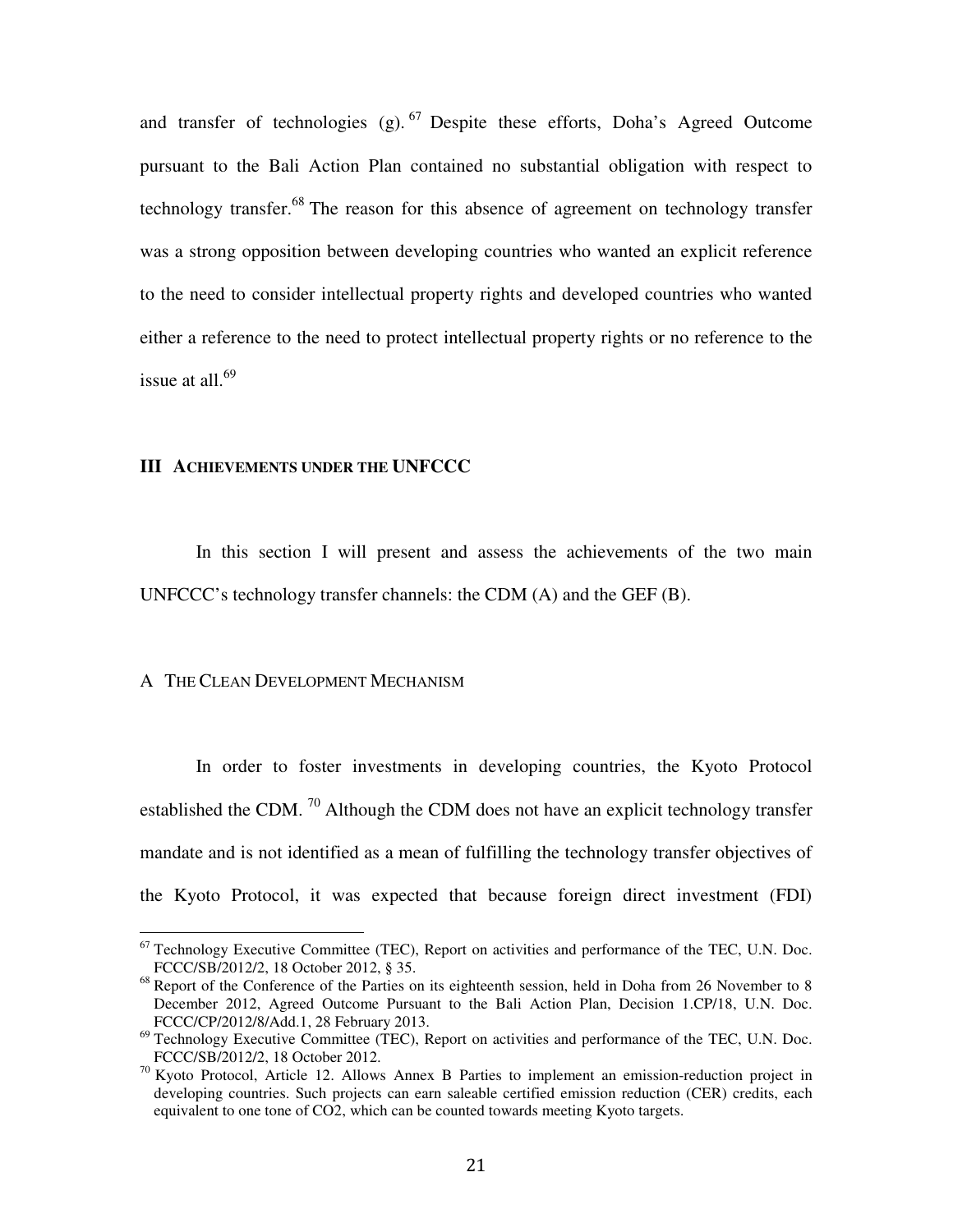generally promotes technology transfer, the CDM would be an effective channel for technology transfer.<sup>71</sup> More than fifteen years after the creation of the mechanism, the assessment is reserved. A survey undertook by Stephan Seres for the UNFCCC Registration and Issuance Unit showed that around 36% of the CDM projects analyzed (and accounting for 59% of the annual emission reductions) referred to some form of technology transfer (equipment and/or know-how).<sup>72</sup> The study demonstrated that technology transfer is more likely to occur in big scale projects and in projects involving foreign participants.<sup>73</sup> In addition, it was shown that the probability that a CDM project leads to technology transfer is higher in developing countries with a good investment climate, an open economy and a strong GDP growth.<sup>74</sup> Interestingly, agriculture, HFC, landfill gas, nitrous oxide and wind projects appeared more likely to involve technology transfer regardless of the project characteristics.<sup>75</sup> The data from the Seres analysis prove that the CDM can be useful in triggering technology transfer but they equally prove that there is great space for improvements. For sure, the CDM has contributed to accelerate the transfer and diffusion of environmental technologies and has been successful in enhancing financial and technical assistance. However, and as underlined by a specialized commentator, "it has been incapable of encouraging policy changes, let alone the setting up of the institutional and technical capacities necessary to foster

<sup>71</sup> On the CDM *see, generally*, Michael Wara, *Measuring the Clean Development Mechanism's Performance and Potential*, 55 UCLA L. REV. 1759 (2007-2008).

<sup>72</sup> Stephan Seres, *Analysis of Technology Transfer in CDM Projects*, Prepared for UNFCCC Registration and Issuance Unit, 2008, at 7, 10. *Available at* http://cdm.unfccc.int/Reference/Reports/TTreport /TTrep08.pdf (last visited Apr. 30, 2013).

<sup>73</sup> *Id*.

<sup>74</sup> Joelle de Sepibus, *Reforming the Clean Development Mechanism to accelerate Technology Transfer, NCCR Trade Regulation*, Working paper No 2009/42, November 2009, at 9.

<sup>75</sup> Stephan Seres, *Analysis of Technology Transfer in CDM Projects*, Prepared for UNFCCC Registration and Issuance Unit, 2008, at 10. *Available at* http://cdm.unfccc.int/Reference/Reports/TTreport /TTrep08.pdf (last visited Apr. 30, 2013).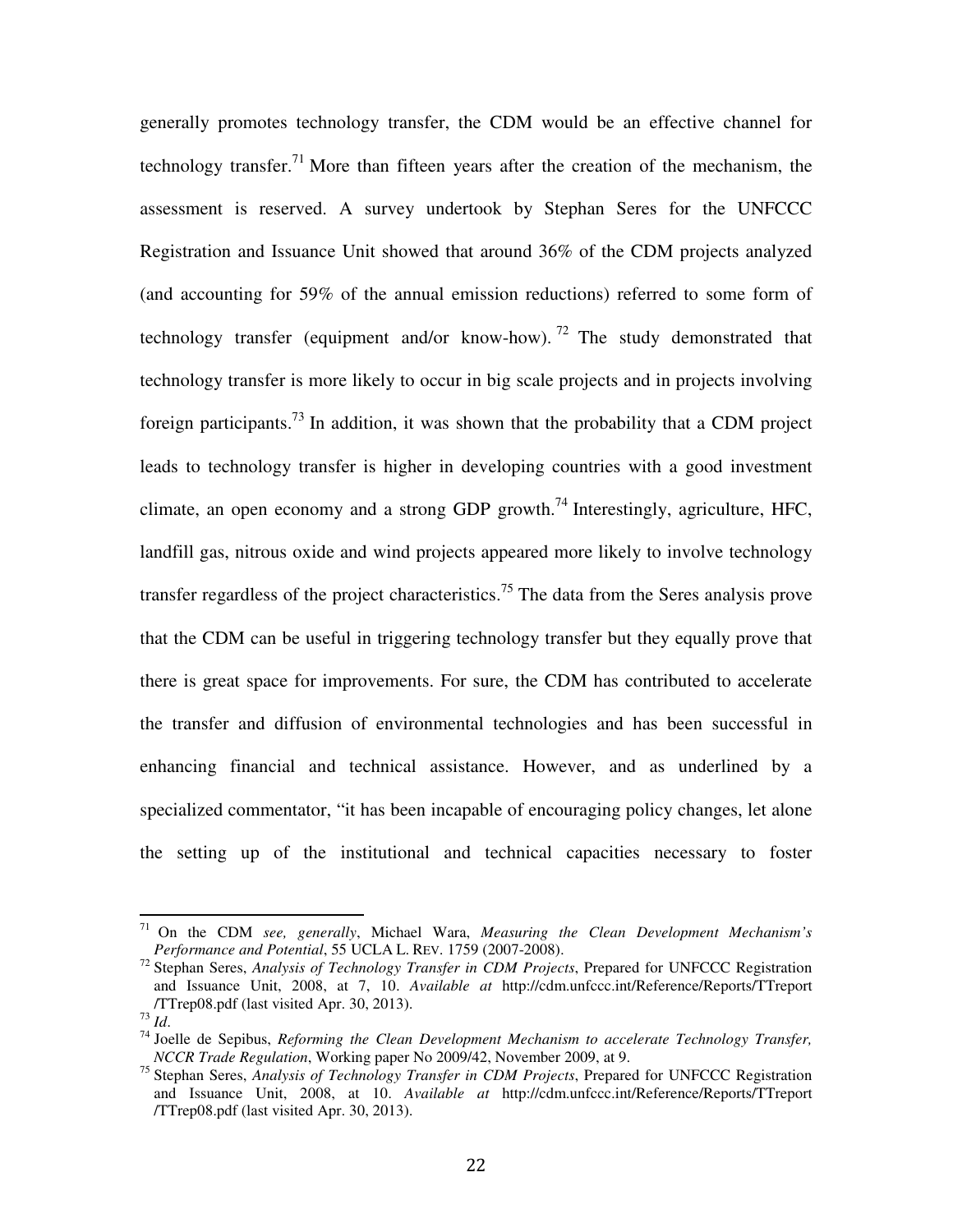innovation".<sup>76</sup> Moreover, a study conducted by Professor Michael Wara in 2008 found, after examining the nature of CDM projects, that a substantial percentage of them were not focused on core sustainable energy technologies.<sup>77</sup> Therefore, the CDM cannot be identified as a successful tool in creating technology transfer and diffusion. As put forward by the U.N. Department of Economic and Social Affairs' 2009 World Economic and Social Survey, "the operation of the [CDM] has been on much too limited scale and has been too heavily concentrated in a few developing countries to allow it to initiate and sustain the kind of pig push towards cleaner technologies".<sup>78</sup> In order to foster more important technology transfer, the CDM should be reformed. Notably, commentators suggest that a technology mandate should be added to the CDM Rules and that an internal database should be established.<sup>79</sup> After the Doha COP, it seems nevertheless that an amendment of the CDM is not likely.

# B THE GLOBAL ENVIRONMENT FACILITY

 $\overline{a}$ 

 The GEF serves as the financial mechanism for four important MEAs: the Convention on Biological Diversity, the UNFCCC, the Convention on Persistent Organic Pollutants, and the UN Convention to Combat Desertification. Created in 1991 as a pilot program in the World Bank, the GEF has achieved a strong track record with developing

<sup>76</sup> Joelle de Sepibus, *Reforming the Clean Development Mechanism to accelerate Technology Transfer, NCCR Trade Regulation*, Working paper No 2009/42, November 2009, at 9.

<sup>77</sup> Michael Wara, *Measuring the Clean Development Mechanism's Performance and Potential*, 55 UCLA L. REV. 1759, 1774s, 1778-1781 (2007-2008). Wara's study showed indeed that renewable energy projects account for only 28% of the emissions reductions produced.

<sup>78</sup> U.N., Department of Economic and Social Affairs*, World Economic and Social Survey: Promoting Development, Saving the Planet*, U.N. Doc. E/2009/50/Rev.1, ST/ESA/319 (2009), at 138.

<sup>79</sup> *Id*., at 11. For more on the CDM and technology transfer *see, e.g.*, Antoine Dechezlepretre *et al.*, *The Clean Development Mechanism and the International Diffusion of Technologies: An Empirical Study*, Fondazione Eni Enrico Mattei, Paper 164, 2008.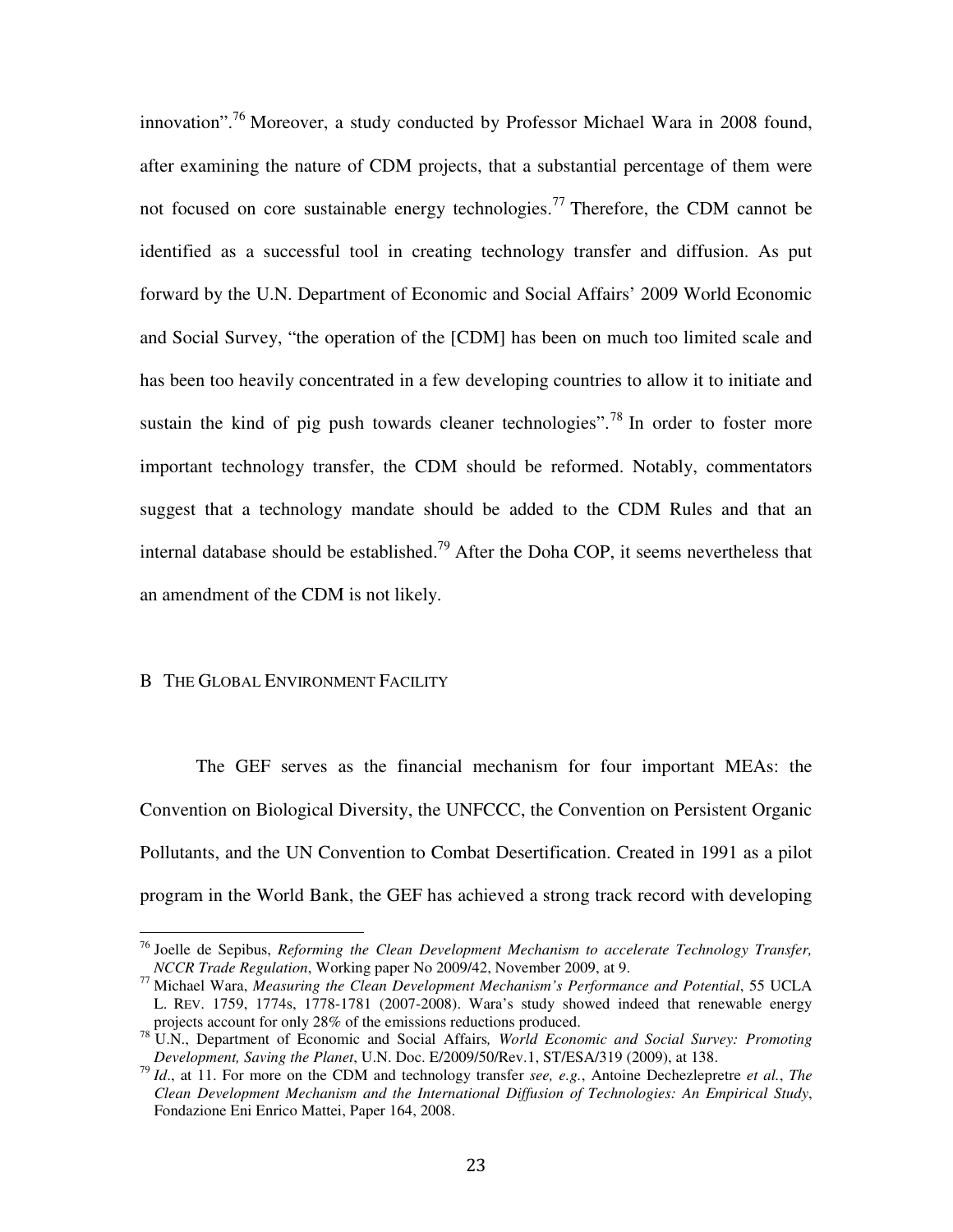countries and countries with economies in transition, providing \$11.5 billion in grants and leveraging \$57 billion in co-financing for over 3,200 projects in over 160 countries.<sup>80</sup>

 The GEF has a mandate from the COP to the UNFCCC to finance the transfer of environmental technologies and has evolved into the largest public-sector funding source for these technologies.<sup>81</sup> Technology transfer became increasingly important within the GEF framework during phases GEF-2 (1998-2002) and GEF-3 (2002-2007).<sup>82</sup> Following the UNFCCC's 13<sup>th</sup> COP, the GEF developed the Poznan Strategic Program on Technology Transfer establishing three channels in support of technology transfer: conduct of TNAs, pilot of technology projects linked to the TNAs, as well as dissemination of GEF experience and of successfully demonstrated ESTs.<sup>83</sup> Under the GEF-5 phase (2010-2014), funding pledge for climate change mitigation programs has expanded to \$1.4 billion, with a strategy finally embracing technology transfer as a priority.<sup>84</sup> At the present, the GEF is supporting technology transfer activities in almost 100 developing countries.<sup>85</sup> Moreover, capacity building and technology transfer have been important components of many projects, notably in the GEF's adaptation portfolio.<sup>86</sup>

 One interesting case study is the one of the GEF's support for Concentrating Solar Power (CSP) in Egypt (with the World Bank (WB)), Mexico (with the WB), Morocco

<sup>80</sup> *See* http://www.thegef.org/gef/whatisgef (last visited Apr. 30, 2013). *See generally*, Laurence Boisson de Chazournes, *The Global Environment Facility (GEF): A Unique and Crucial Institution*, 18 RECIEL 193 (2005); Sophie Smyth, *A Practical Guide to Creating a Collective Financing Effort to Save the World: the Global Environment Facility Experience*, 22 GEO. INT'L ENVTL. L. REV. 29 (2009).

<sup>&</sup>lt;sup>81</sup> *See* http://www.thegef.org/gef/Technology\_Transfer (last visited Apr. 30, 2013).

<sup>82</sup> Global Environment Facility (GEF), *Transfer of Environmentally Sound Technologies: Case Studies from the GEF Climate Change Portfolio*, GEF, November 2010 (revised November 2012), at 3.  $^{83}$  *Id.*, at 5.

<sup>84</sup> *Id.*,at. 6. *See also*, http://www.thegef.org/gef/Technology\_Transfer (last visited Apr. 30, 2013).

<sup>85</sup> *Id*.

<sup>86</sup> Global Environment Facility (GEF), *Transfer of Environmentally Sound Technologies: Case Studies from the GEF Climate Change Portfolio*, GEF, November 2010 (revised November 2012), at 36.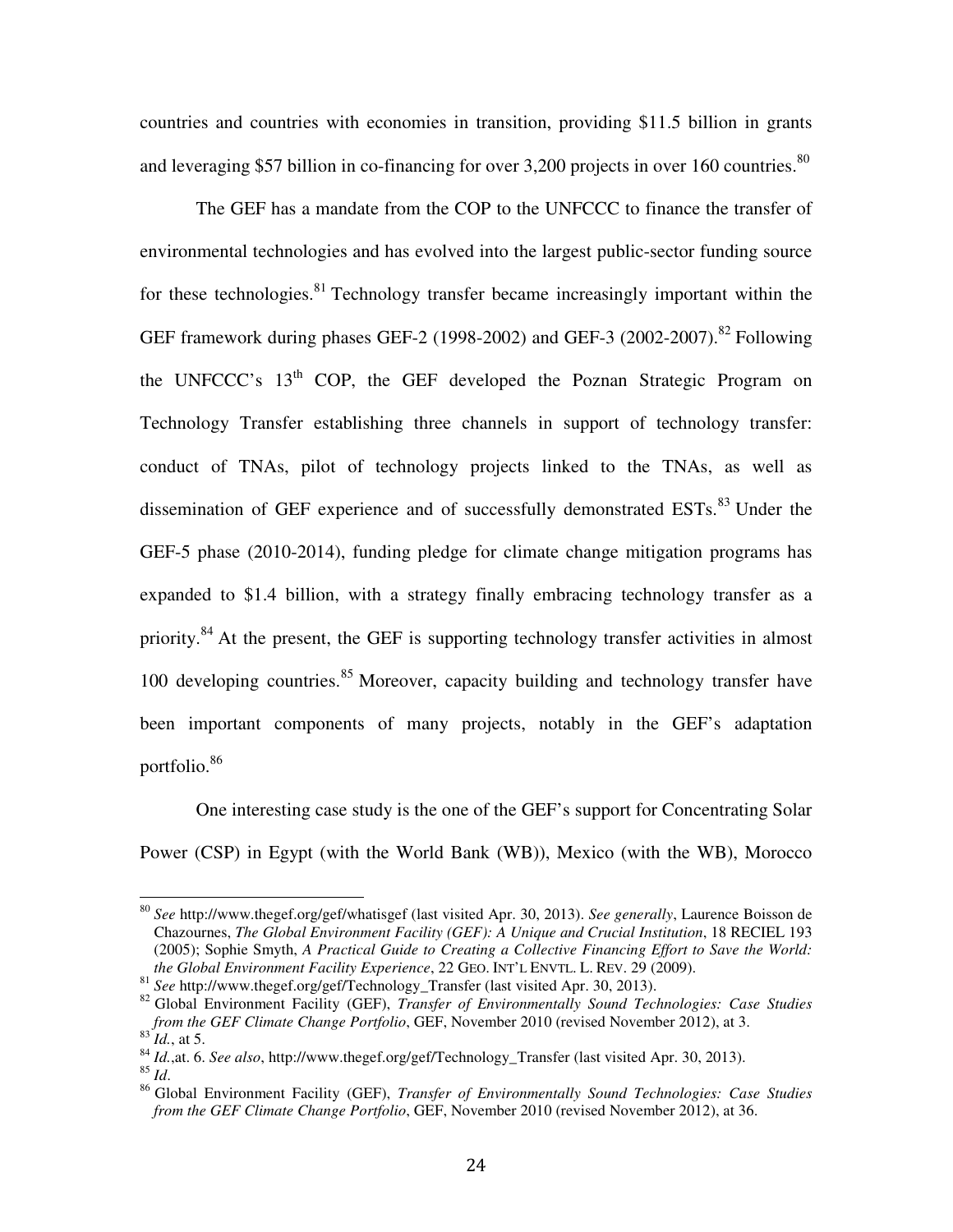(with the WB), and Namibia (with the United Nations Development Programme (UNDP)) because the technology transfer aspect of these projects was very important.<sup>87</sup> The GEF invested about \$144 million in these projects involving around \$314 million in co-financing. As explained by the GEF, the CSP projects were complex from a technology diffusion perspective as

"technology transfer challenge for integrated solar combined cycle systems depends on a variety of factors, including suitable locations with access to water and natural gas, favorable government policies, proper project finance, and cost effective access to electric transmission for delivering the power to market".<sup>88</sup> Indeed, CSP technologies are complex environmental technologies that cannot be transferred without appropriate know-how and capacity building allowing the recipient to work and repair the technology on the long term. Even if the CSP projects are still ongoing, they have so far been a success from a technology transfer perspective with the four sites running effectively. In these four countries that were facing important growth in electricity demand, CSP has therefore proved particularly relevant in adding new power supply with low GHG emissions. $89$ 

 Nevertheless, the GEF is far from being a perfect mechanism and there are still opportunities for improvement. As put forth by experts in the field of technology transfer, the "key weaknesses identified in the GEF's climate-related work are its complex project cycle (particularly the lengthy approval periods), its slow response to new opportunities,

<sup>87</sup> *See* Global Environment Facility (GEF), *Transfer of Environmentally Sound Technologies: Case Studies from the GEF Climate Change Portfolio*, GEF, November 2010 (revised November 2012), at 8-12. *See also*,http://www.thegef.org/gef/project\_list?keyword=technology+transfer&countryCode=&focalAreaCo de=all&agencyCode=all&projectType=all&fundingSource=all&approvalFYFrom=all&approvalFYTo=a ll&ltgt=lt&ltgtAmt=&op=Search&form\_build\_id=forme4dd9b451bffb9b17b728371b056a90f&form\_id  $=$ prjsearch searchfrm (last visited Apr. 17, 2013).

<sup>88</sup> Global Environment Facility (GEF), *Transfer of Environmentally Sound Technologies: Case Studies from the GEF Climate Change Portfolio*, GEF, November 2010 (revised November 2012), at 10.

<sup>89</sup> Global Environment Facility (GEF), *Transfer of Environmentally Sound Technologies: Case Studies from the GEF Climate Change Portfolio*, GEF, November 2010 (revised November 2012), at 12.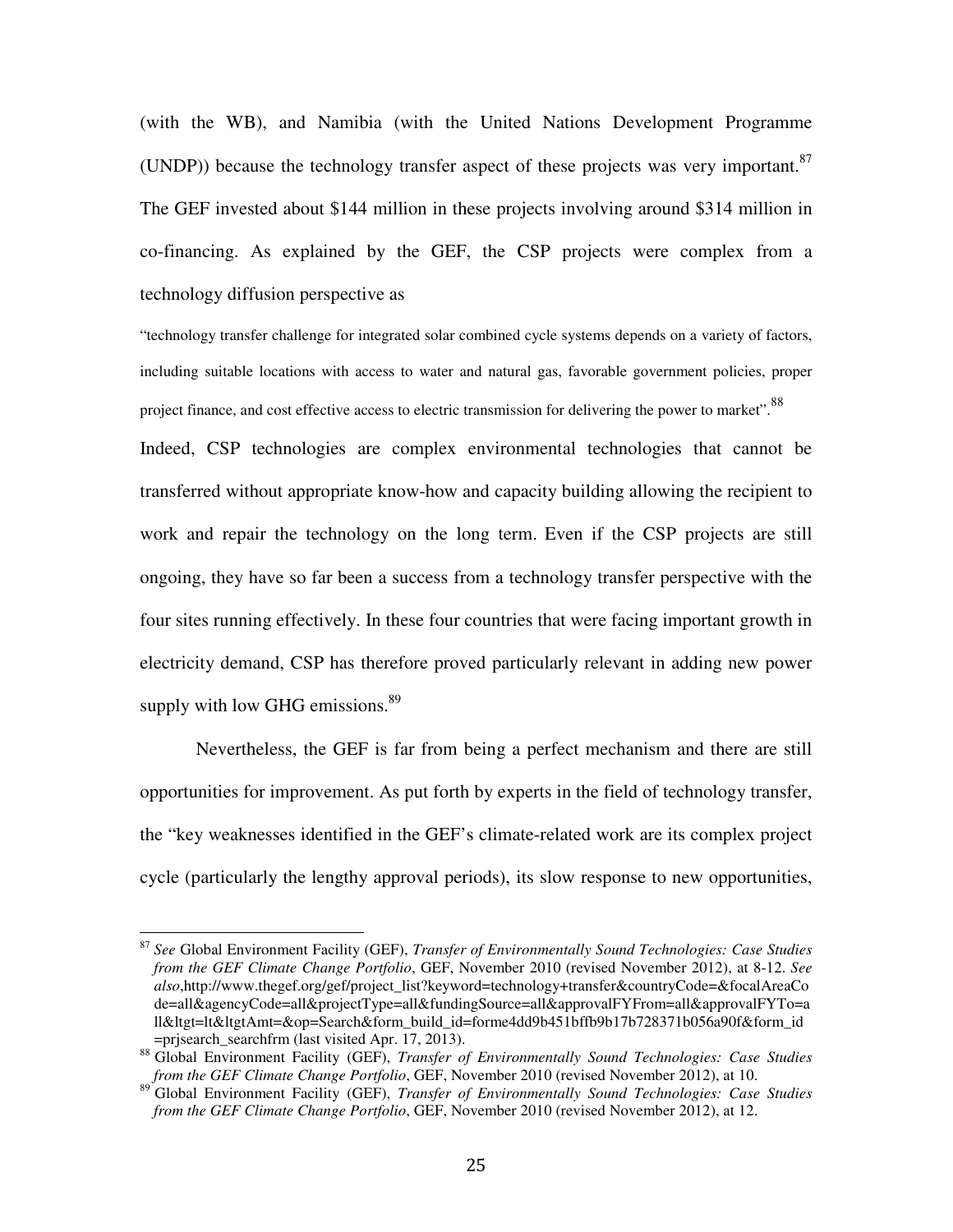and its need for additional funding".  $90$  These weaknesses are important barriers to technology transfer and often discourage private actors in participating to GEF projects.

#### C BRIEF ASSESSMENT

 $\overline{1}$ 

 Through different legal and technical approaches, both the CDM and the GEF have achieved some transfer of environmental technologies to developing countries. Although it does not have a transfer mandate, the CDM met some transfer objectives thanks to flows of FDI. The GEF has proved more relevant in promoting technology transfer and capacity building, notably through the implementation of the Poznan Strategic Program on Technology Transfer. Nevertheless, we saw that both mechanisms have faced great difficulties in ensuring effective transfer of environmental technologies. Building upon the weaknesses that were identified, I will offer three suggestions for the future of environmental technology transfer under the UNFCCC.

# **IV MOVING FORWARD: THREE SUGGESTIONS FOR ENHANCED TECHNOLOGY TRANSFER UNDER THE UNFCCC REGIME**

In the present section I would like to briefly suggest and present three possible solutions in order to enhance technology transfer and diffusion within the UNFCCC regime. I first advocate in favor of a simplification of the transfer scheme within the Convention's bodies (A). Second I will introduce some recommendations for technology

<sup>90</sup> Christiane Gerstetter, *Technology Transfer in the International Climate Negotiations - The State of Play and Suggestions for the Way Forward*, 3 CLIMATE AND CARBON L. REV. 3 (2010).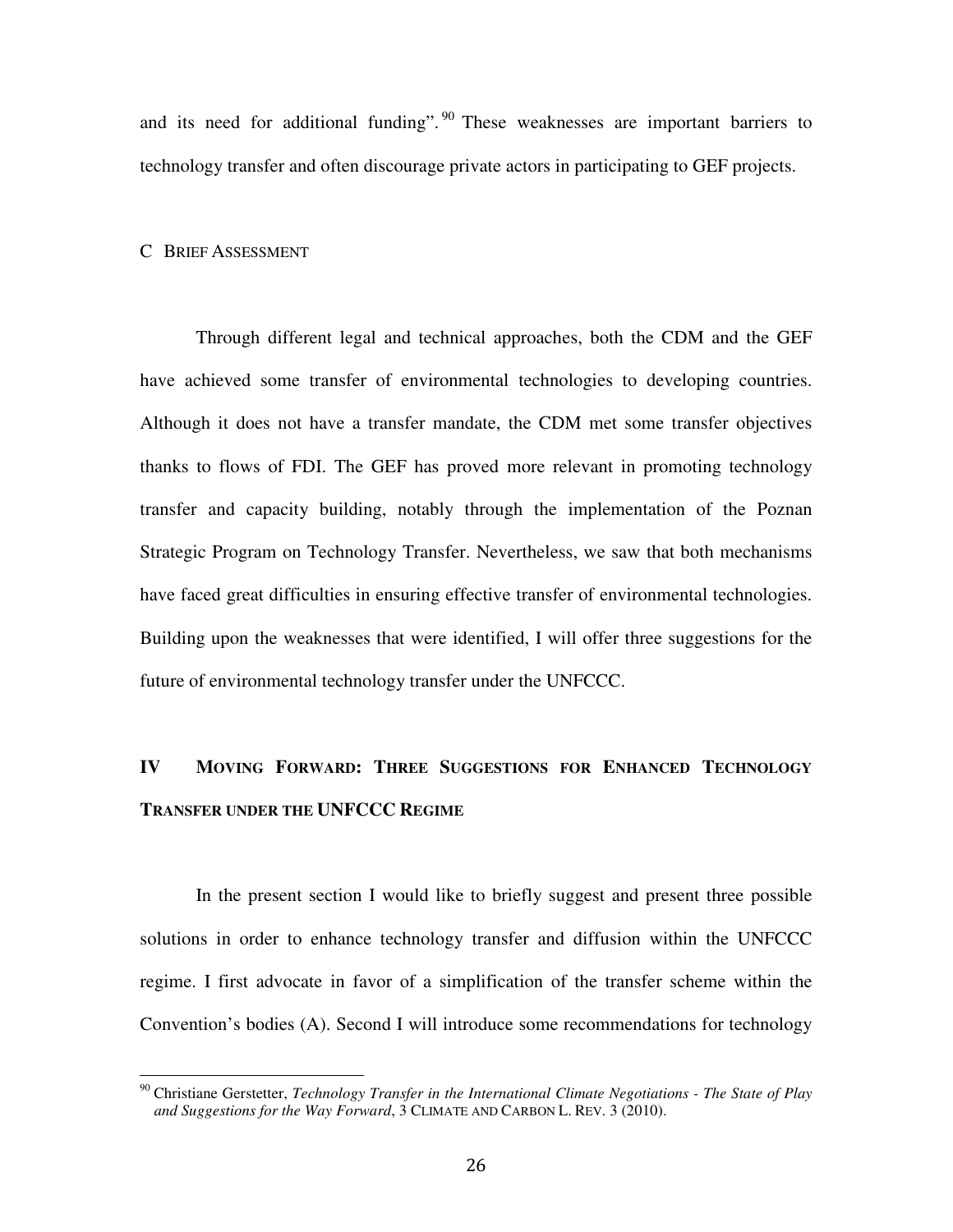transfer and diffusion through the GCF (B). Finally, I will assess the possibility of creating a patent pool within the UNFCCC regime (C).

# A A PLEA FOR SIMPLIFICATION

 $\overline{a}$ 

 As flagged by Section II of this paper, the technology transfer scheme under the UNFCCC is quite complex. Indeed, numerous bodies, mechanisms and expert groups are involved with the issue. I suggest that a simpler technology transfer scheme under the UNFCCC would be beneficial, as it would save resources, time and money. I also suggest that such a simplification is desirable from a legal point of view, as a clearer scheme would allow a more efficient allocation of responsibilities. Indeed, the more bodies that are involved, the less clear it becomes to identify who is in charge of assisting Annex I countries in meeting their technology transfer obligation. Notably, the technology transfer mandate of the Technology Executive Committee, the Climate Technology Centre and Network, the Ad-Hoc Working Group on Long-Term Cooperative Action<sup>91</sup> and the Expert Group on Technology Transfer should be clarified. I suggest that if all four are to play a role in ensuring technology transfer, the Technology Executive Committee should bare the primary responsibility for assisting the Parties and coordinating actions.

<sup>&</sup>lt;sup>91</sup> The Ad-Hoc Working Group on Long-Term Cooperative Action's mandate should have ended with the Doha Agreed Outcome but there is yet no official record of the Working Group being terminated (Apr. 30, 2013).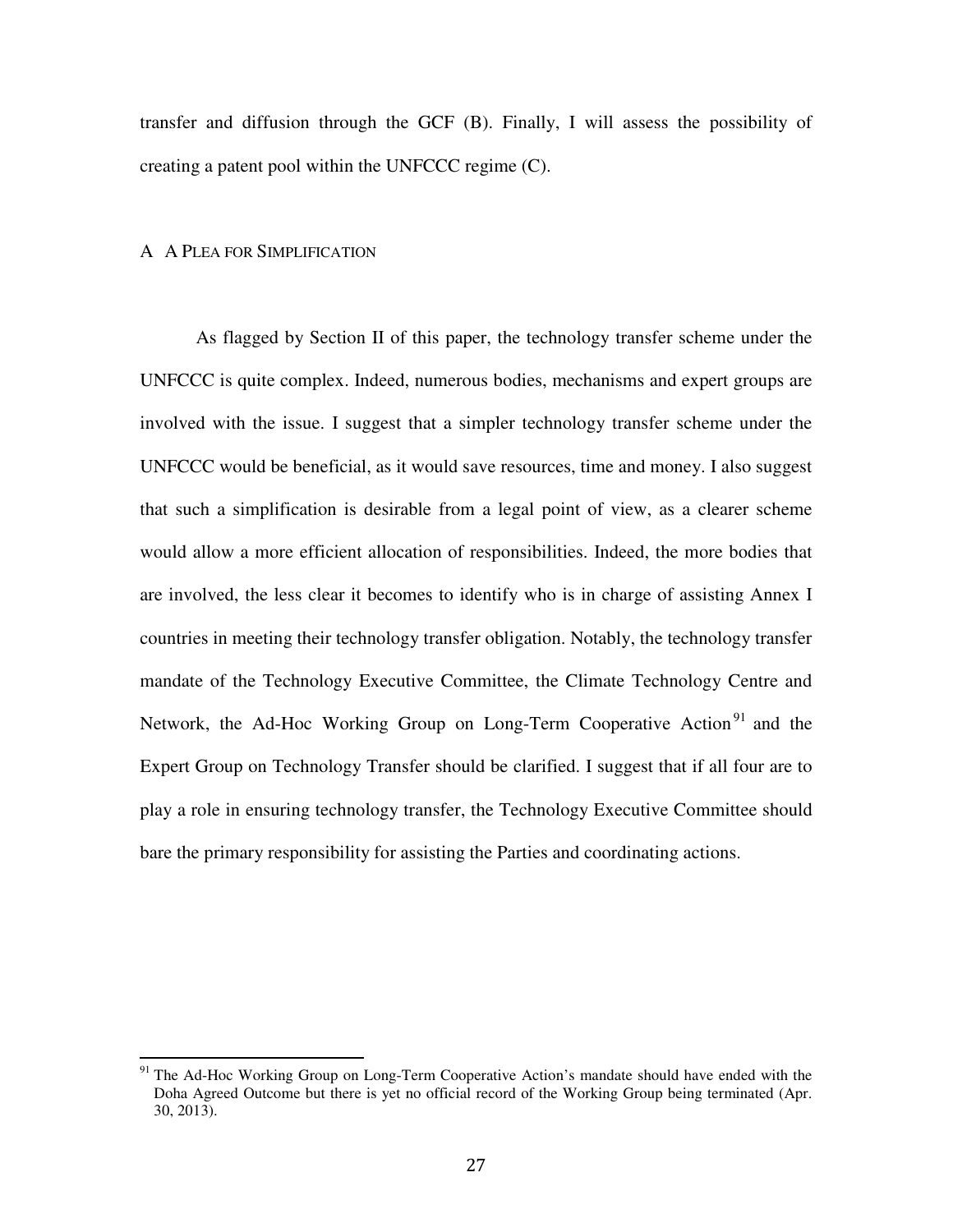#### B OPPORTUNITIES UNDER THE GREEN CLIMATE FUND

At the UNFCCC COP 16, the Parties established the GCF as an operating entity of the financial mechanism created by Article 11 of the Convention.<sup>92</sup> The CGF aims at supporting projects, programs and policies in developing country Parties<sup>93</sup>, and it was decided that the GCF will collaborate with the Technology Executive Committee.<sup>94</sup> In this early stage of the GCF's existence, it is difficult to assess what the Fund will be able to undertake in term of technology transfer. Nevertheless, I would like to suggest a few directions the GCF could follow in order to support technology transfer within the UNFCCC framework.

First, the weaknesses flagged earlier with respect to the GEF should be kept in mind when developing the GCF's actions. Complex project cycles and lengthy approval periods should be avoided as much as possible. Moreover, in order to foster efficient technology transfer, the GCF should be flexible and responsive to new opportunities. The funding should equally be sufficient, stable and predictable, so that effective mitigation and adaptation projects can be undertaken.<sup>95</sup>

Second, strong attention should be paid to subnational entities when designing projects and programs under the GCF. As recently underlined by Professor Osofski, "[w]hile [the] treatment of nation-states as core units comports with international law, which views nation-states as its primary subjects and object, it potentially misses critical

 $92$  UNFCCC, Report of the Conference of the Parties on its sixteenth session, held in Cancun from 29 November to 10 December 2010, U.N. Doc. FCCC/CP/2010/7/Add.1, 15 March 2011 (Decision 1/CP.16).

<sup>93</sup> For more information on the GCF *see* http://gcfund.net/home.html (last visited Apr., 30, 2013).

 $^{94}$  *Id.* 

<sup>95</sup> *See, e.g.*, U.N. Department of Economic and Social Affairs, World Economic Survey 2012, U.N. Doc. E/2012/50/Rev.1, ST/ESA/341, at 94.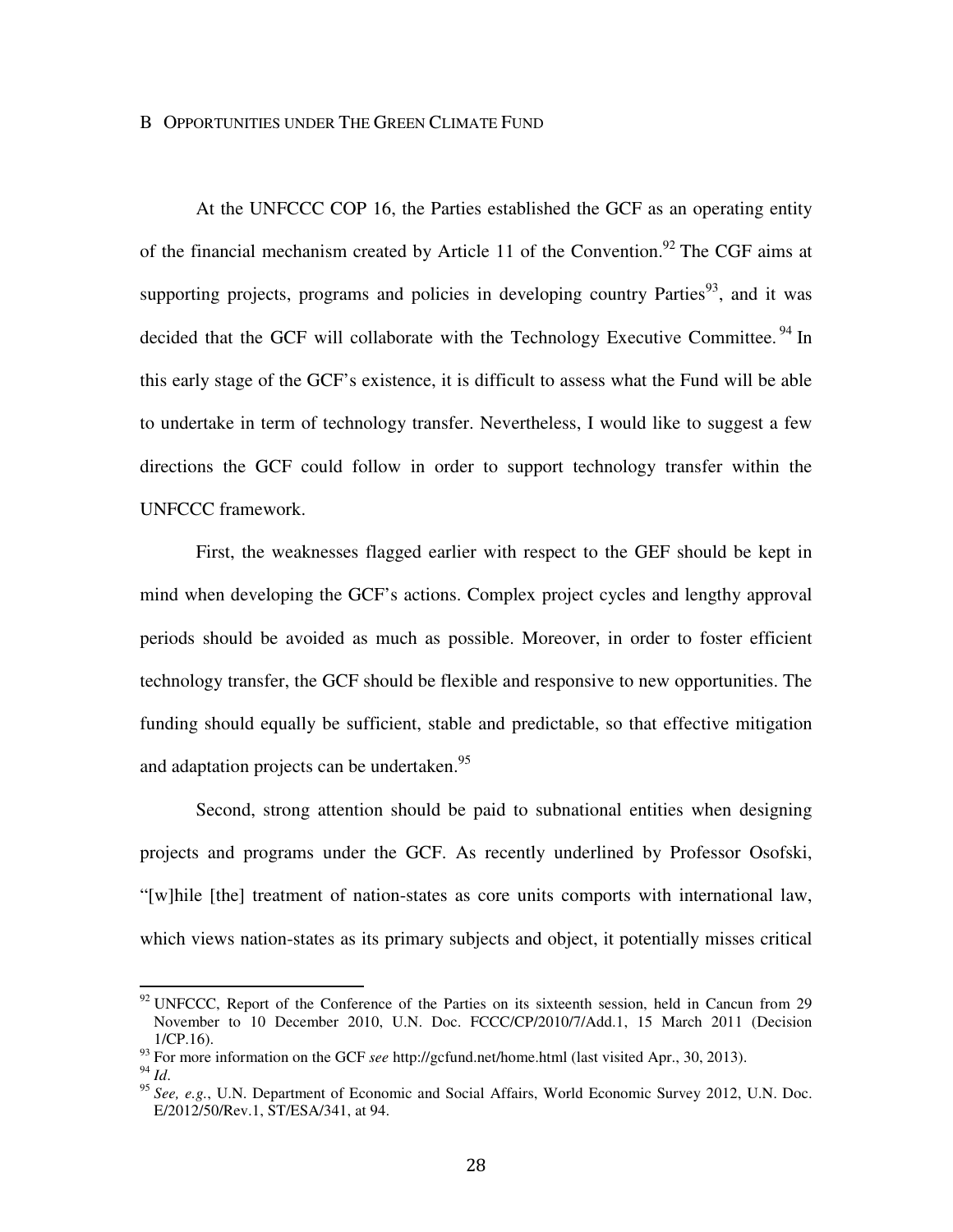interconnections.. [t]hese potential gaps pose issues for the most efficient and effective technology transfer". <sup>96</sup> Indeed, subnational entities may have different needs than national ones. For example, EPPs and environmental technology needs may vary at the subnational level. Moreover, subnational entities could cooperate, building upon their synergies and experiences.

Third, efforts should be made in order to ensure relevant involvement of the private sector entities as they have proved, notably under the GEF, to be key actors in ensuring efficient and long-term technology transfer. Without the private sector's expertise, it is indeed very difficult to disseminate know-how and other necessary capacity building knowledge.

Finally, the GCF presents a great opportunity to further development of technologies that do not currently fund themselves but may be of critical importance for climate adaptation in the future. This is for example the case with regard to certain geoenginering techniques.

# C INVOLVING THE PRIVATE SECTOR: PATENT POOLS

 $\overline{a}$ 

Intellectual property rights play an ambiguous role in the scheme of diffusion of environmental technologies.<sup>97</sup> Strong intellectual property regimes indeed appear as an incentive to innovation and diffusion as they protect applicants from illegitimate

<sup>96</sup> Hari M. Osofsky, *Technology Transfer and Climate Change*, *in* SUSTAINABLE TECHNOLOGY TRANSFER: A GUIDE TO GLOBAL AID AND TRADE DEVELOPMENT, Chapter 8 (Hans H. Lidgard et al*.* eds., 2011).

<sup>&</sup>lt;sup>97</sup> On the ambiguous role of intellectual property rights' diffusion scheme, *see, e.g.*, WIPO, Climate Change and the Intellectual Property System: What Challenges, What Options, What Solutions?, Draft 5.0 14.xi.08, 2008, at 2. *Available at* http://www.wipo.int/export/sites/www/globalchallenges/en/ climate/pdf/summary\_ip\_climate.pdf (last visited Apr. 30, 2013).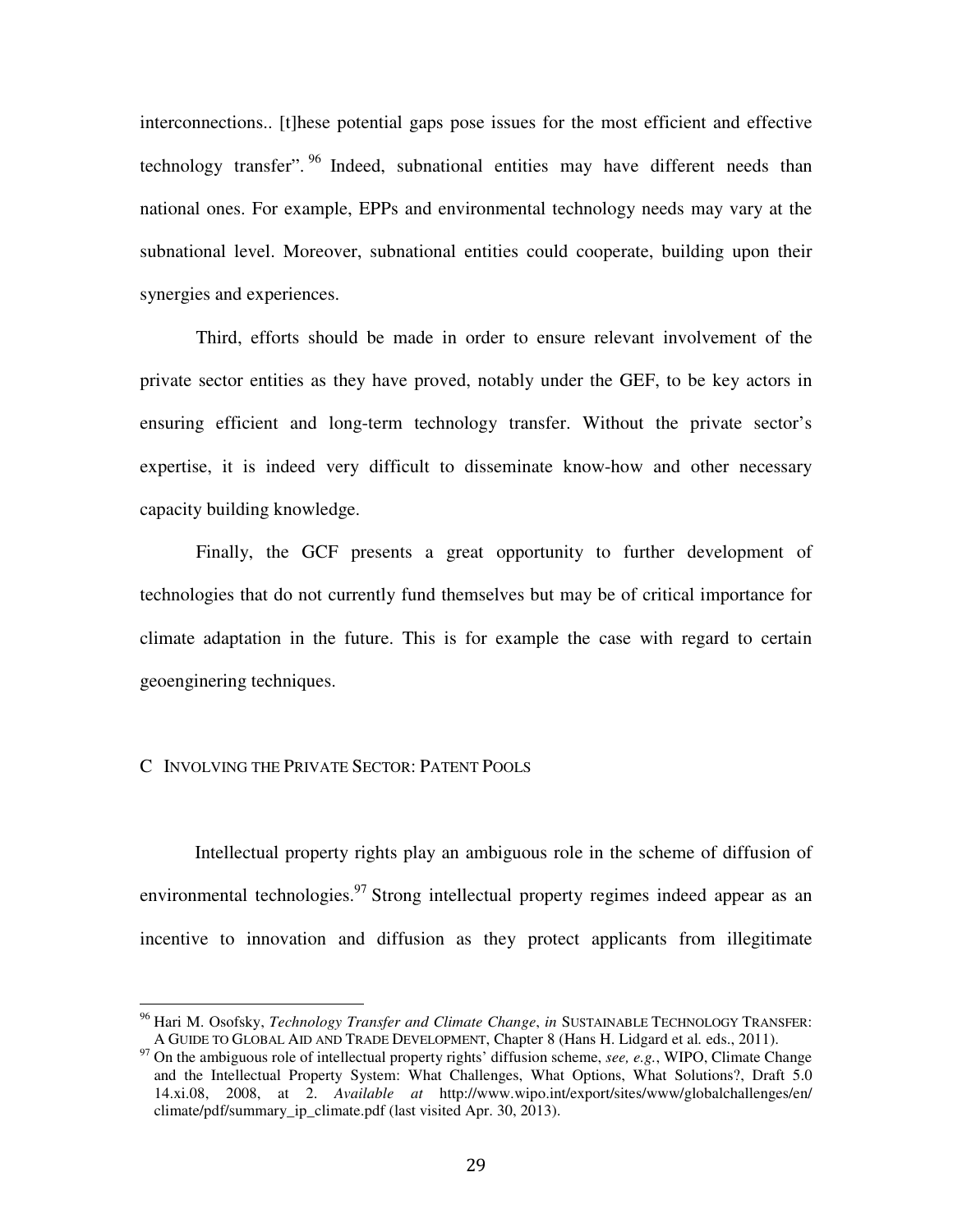appropriation of technologies. One of the central arguments put forward by proponents of strong intellectual property rights regimes, and underlying the adoption of the Agreement on Trade-Related Aspects Intellectual Property Rights (TRIPS Agreement), is that such approaches not only increase innovation by firms, but also promote diffusion of technologies.<sup>98</sup> On the other hand, intellectual property rights can present two types of barrier to the diffusion of environmental technology.<sup>99</sup> Intellectual property rights can indeed create a financial barrier to the diffusion of technologies because proprietary products undoubtedly cost more than generic ones. Moreover, intellectual property rights can represent a barrier in accessing technologies as right holders may simply refuse to license a technology to a certain manufacturer or to those in certain countries. Developing countries are especially vulnerable to risks posed by the implementation of intellectual property rights as they often appear unable to deal with the legal complexity of patent licensing or to bear the financial cost of the process.<sup>100</sup> But these barriers equally concern corporations in developed countries as environmental technologies remain uncompetitive in certain markets.<sup>101</sup> Hence these hurdles affect the international community as a whole, even though developing countries are particularly affected.

A famous case study illustrates how intellectual property rights can hinder technology diffusion as well as the implementation of international climate obligations.

<sup>98</sup> *See, e.g.*, UNEP, EPO and ICTSD*, Patents and clean energy: bridging the gap between evidence and policy – Final report*, UNEP, EPO and ICTSD, 2011, at 18; and L. Branstetter, *Do stronger patents induce more local innovation?*, in INTERNATIONAL PUBLIC GOODS AND TRANSFER OF TECHNOLOGY UNDER A GLOBALIZED INTELLECTUAL PROPERTY REGIME 316 (Cambridge University Press, 2005).

<sup>&</sup>lt;sup>99</sup> On the ambiguous role of intellectual property rights see notably DAVID POPP, "Policies for the Development and Transfer of Eco-Innovations: Lessons from the Literature", *OECD Environmental Working Papers*, No. 10, OECD Publishing, ENV/WKP (2009)5, 2009, pp. 16-17.

<sup>100</sup> See, e.g., Ad Hoc Working Group on Long-Term Cooperative Action Under the UNFCCC, Seventh Session, Bangkok, 28 September to 9 October 2009, and Barcelona, 2-6 November 2009, *Reordering and consolidation of text in the revised negotiating text, Note by the Secretariat*, U.N. Doc. FCCC/AWGLCA/2009/INF.2, 15 September 2009, Annex V.

<sup>101</sup> *See, e.g.*, International Energy Agency, *Energy Perspectives 2010 – Scenarios & Strategies to 2050*, OECD-IEA, 2010, p. 50.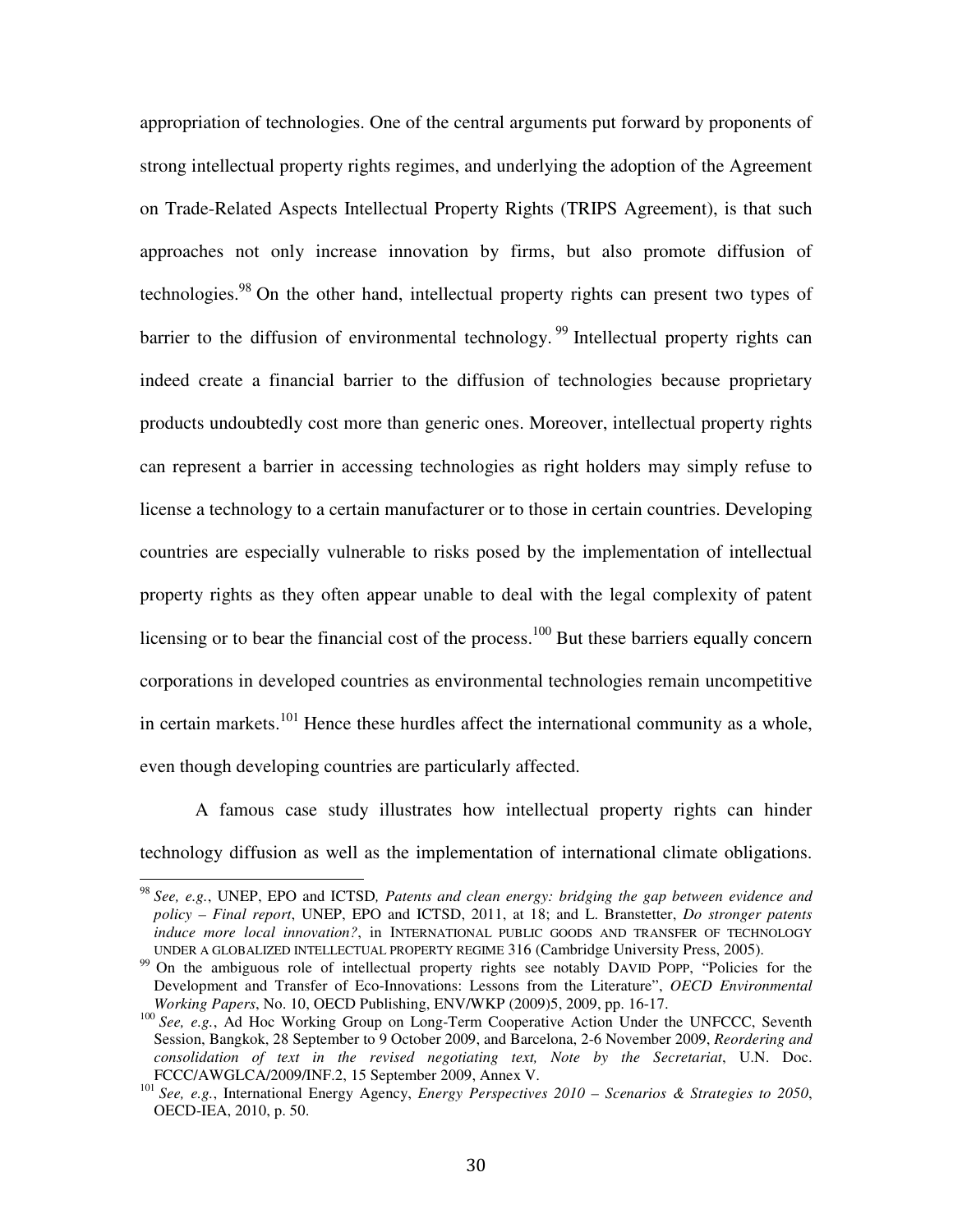With the entry into force of the Montreal Protocol, ozone-depleting substance (ODS), generic for the most part, were phased out and industries had to use ODS free technologies.<sup>102</sup> Nevertheless, many Parties had significant difficulties in gaining access to ODS free technologies and, after its ratification of the Montreal Protocol, India complained vigorously against the practical and financial difficulties it encountered in trying to access ODS free technologies.  $103$  Indeed, the agrochemical manufacturer DuPont had refused to enter into commercial licensing agreements for chlorofluocarbon substitutes with Indian and Korean agrochemical manufacturers, fearing illegal appropriation of the technology by potential national and international competitors.<sup>104</sup> These difficulties encountered by India and Korea were acknowledged by the 2001 Human Development Report which stated that "[c]ommitments to technology transfer are central to many international agreements. But once the negotiations are over, many of these provisions are ignored or implemented only superficially".<sup>105</sup>

 At the Bangkok Climate Change Talks in 2008, several developing countries expressed their concerns with respect to intellectual property rights acting as a barrier to technology transfer.<sup>106</sup> These concerns were repeated during the COP negotiations in

 $\overline{\phantom{a}}$ 

<sup>&</sup>lt;sup>102</sup> Montreal Protocol on Substances that Deplete the Ozone Layer, 16 September 1987, 1522 U.N.T.S 3 (entry into force 1 January 1989).

<sup>&</sup>lt;sup>103</sup> See for example JHA, V. and HOFFMANN, U. (eds.), *Achieving Objectives of Multilateral Environmental Agreements: A Package of Trade Measures and Positive Measures*, UNCTAD, UNCTAD/ITCD/TED/6, pp. 45-55.

<sup>104</sup> *See, e.g.*, UNDP, *Human Development Report 2001 – Making New Technologies Work for Human Development*, Oxford, Oxford University Press, 2001, at 109; and N. Nanda, *Diffusion of Climate Friendly Technologies: Can Compulsory Licensing Help?*, 14 J. OF INTELL. PROP. RTS. 241 (May 2009).

<sup>105</sup> UNDP, *Human Development Report 2001- Making New Technologies Work for Human Development*, Oxford, Oxford University Press, 2001, at 109.

<sup>&</sup>lt;sup>106</sup> Ad Hoc Working Group on Long-Term Cooperative Action Under the UNFCCC, Seventh Session, Bangkok, 28 September to 9 October 2009, and Barcelona, 2-6 November 2009, *Reordering and consolidation of text in the revised negotiating text, Note by the Secretariat*, U.N. Doc. FCCC/AWGLCA/2009/INF.2, 15 September 2009, Annex V.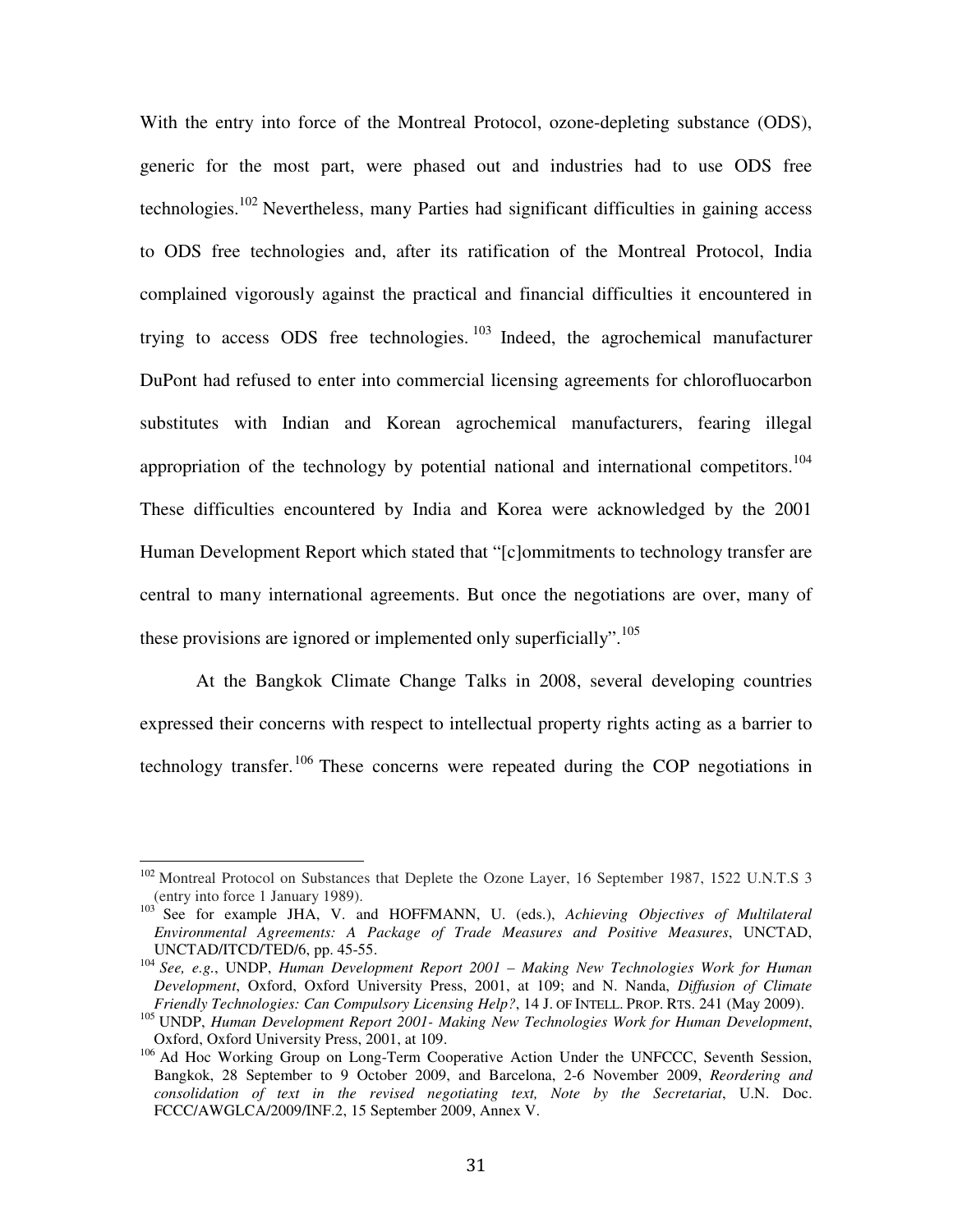Copenhagen.<sup>107</sup> In line with these concerns, there was a call for "joint technological or patent pools to disseminate technologies to developing countries at low cost".  $^{108}$  More drastic intellectual property measures, such as compulsory licensing of environmental technologies<sup>109</sup> or reduction of the duration of patents<sup>110</sup>, were also suggested. The UNFCCC appears to be the wrong forum to discuss patent duration, an issue that should be rather addressed at the World Intellectual Property Organization (WIPO) or under the TRIPS Agreement. It is also doubtful that the UNFCCC would be the right forum to discuss compulsory licensing of environmental technologies. In any case, as environmental technologies are complex technologies, the relevance of compulsory licensing is questionable. Indeed, it is almost impossible to force a private entity to disclose essential know-how, a component that is vital to efficient technology transfer. For this reason, the often referred to parallel between compulsory licensing of pharmaceutical products and compulsory licensing of environmental technologies may be a distraction from the real issue. The pooling solution appears to be a more realistic and effective option in the current state of negotiation.<sup>111</sup> I would thus like to briefly discuss that option.

<sup>107</sup> For a detailed discussion regarding negotiation over intellectual property right at Copenhagen *see, e.g.*, MATTHEW RIMMER, INTELLECTUAL PROPERTY AND CLIMATE CHANGE: INVENTING CLEAN TECHNOLOGIES 45-61 (Edward Elgar, 2011).

<sup>&</sup>lt;sup>108</sup> UNFCCC, Ad-Hoc Working Group on Long-Term Cooperative Action under the Convention, Fourth Session, Poznan, 1-10 December 2008, *Ideas and proposals on paragraph 1 of the Bali Action Plan, Revised Note by the Chair*, U.N. Doc. FCCC/AWGLCA/2008/16/Rev.1, 15 January 2009, § 129(b). *See also*, § 13(g).

<sup>&</sup>lt;sup>109</sup> *Id.*, § 129(b) and 134(c). Under a compulsory license, the right to use another's intellectual property is given in the absence of the right holder's consent in exchange of a set fee for the license. For a commentary on compulsory licensing under the TRIPS Agreement *see, e.g.*, PING XIONG, AN INTERNATIONAL LAW PERSPECTIVE ON THE PROTECTION OF HUMAN RIGHTS IN THE TRIPS AGREEMENT: AN INTERPRETATION OF THE TRIPS AGREEMENT IN RELATION TO THE RIGHT TO HEALTH 191-221 (Martinus Nijhoff Publishers, 2012).

 $^{110}$ *Id.*, § 129(b).

<sup>111</sup> For an introduction to patent pools *see, e.g.*, Robert P. Merges, *Institutions for Intellectual Property Transactions: The Case of Patent Pools*, *in* EXPENDING THE BOUNDARIES OF INTELLECTUAL PROPERTY: INNOVATION POLICY FOR THE KNOWLEDGE SOCIETY 123-66 (Oxford University Press, 2001).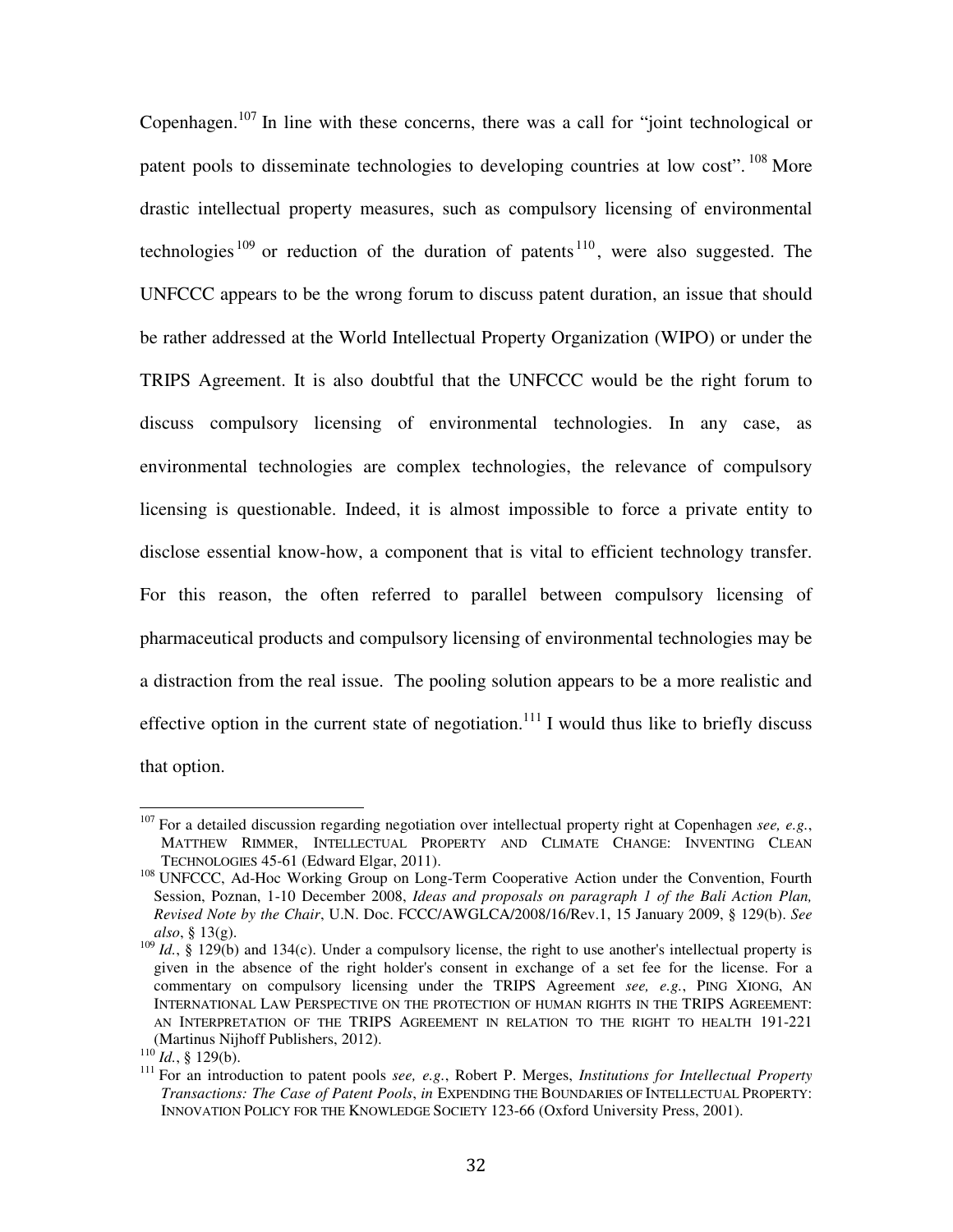After the Bangkok Climate Change Talks and the Copenhagen negotiations, the question of patent pools was developed further in Cancun. In order to remove barriers to the development and transfer of technologies arising from intellectual property rights protection, it was notably suggested that "a Global Technology Intellectual Property Rights Pool for Climate Change that promotes and ensures access to intellectual property protected technologies and the associated know-how to developing countries on nonexclusive royalty-free terms" be created. $112$ 

 There are two main possibilities for patent pooling under the UNFCCC: (1) a patent pool to streamline licensing of environmental technologies and (2) a patent common for environmental technologies. The patent pool has the advantage of ensuring that access to environmental technologies is guaranteed and avoids the necessity to deal with multiple patent dealers. Going back to our case study under the Montreal Protocol, the patent pool would have allowed India and South Korea to enter into agreement with DuPont through the patent pool and to hence have access to ODS free technologies. However, patent pools do not necessarily ensure a preferable licensing price and could therefore not be a relevant solution for the least developed countries, unless they received funding from the GEF or the GCF to participate in the pool. A patent common for environmental technologies on the other hand provides free access to patented technologies.

An illustration of an environmental patent pool is the GreenXchange. GreenXchange is a nonprofit web-based marketplace launched in Davos, Switzerland, during the World Economic Forum in January, 2010, by Nike, Creative Commons and

<sup>&</sup>lt;sup>112</sup> UNFCCC, Work undertaken by the Conference of the Parties at its fifteenth session on the basis of the report of the Ad Hoc Working Group on Long-term Cooperative Action under the Convention, U.N. Doc. FCCC/CP2010/2, 11 February 2010, § 11bis(a).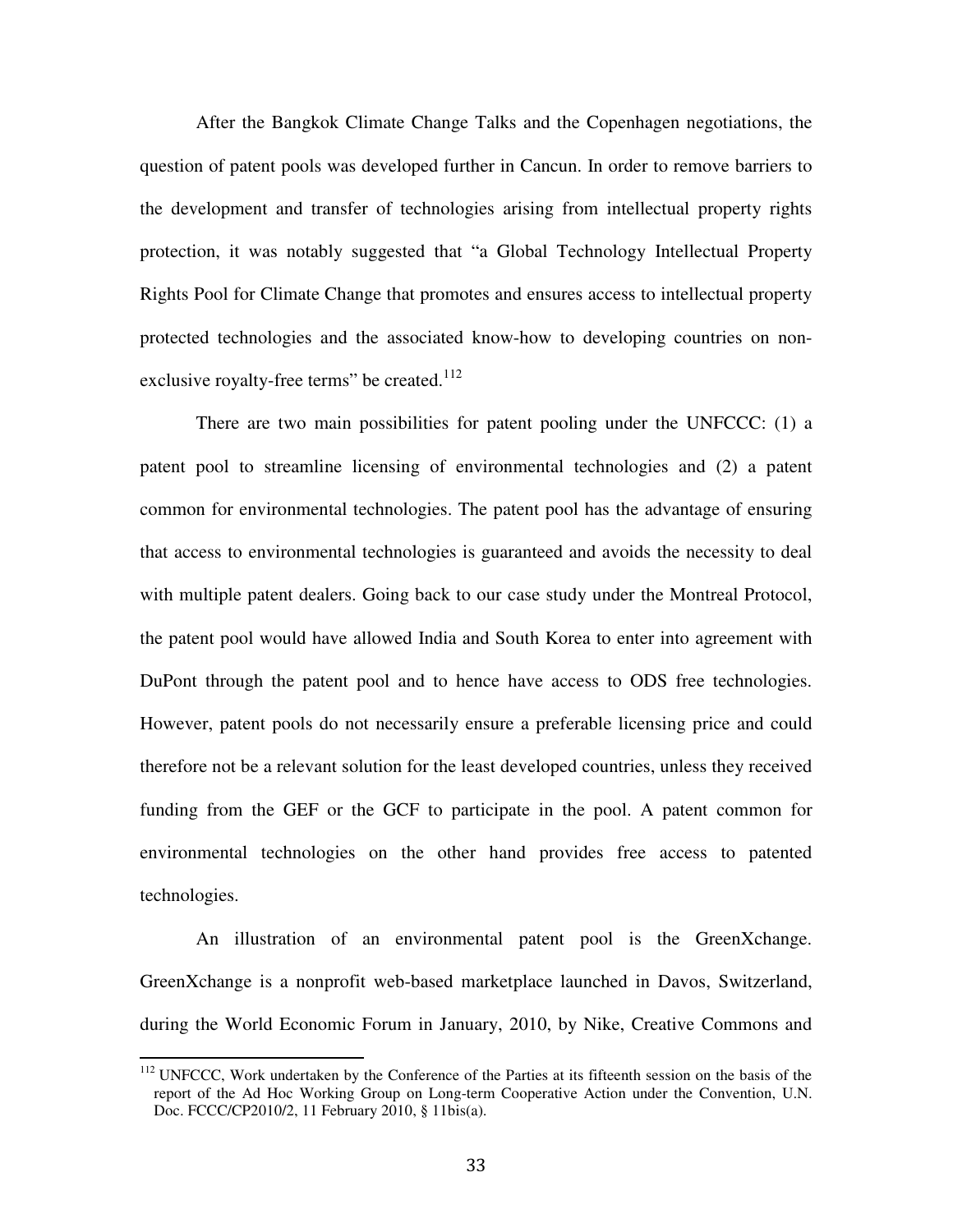Best Buy. It provides a standardized license structure whereby intellectual property holders can control the level at which and to whom their intellectual assets are available.<sup>113</sup> Intellectual property holders can thus retain the rights they believe to be critical to maintaining their competitive advantage, and licensing agreements are especially designed to allow the necessary flexibility. Three years after its launch, more than 400 patents are available through the GreenXchange licensing platform<sup>114</sup>, including Nike's environmentally preferred rubber.<sup>115</sup> In addition to the standardized patentlicensing platform, GreenXchange provides partners with collaborations that offer technical assistance to companies licensing technologies through the GreenXchange.<sup>116</sup> As noted by Eric Lane, intellectual property lawyer and patent attorney specialized in green patents, "the GreenXchange platform enables the patent owner to make its proprietary green technologies available for transfer without compromising competitiveness".<sup>117</sup> This feature should encourage the contribution of more valuable patents.<sup>118</sup>

A patent common for environmental technologies – the Eco-Patent Commonshas already been established by the World Business Council for Sustainable Development (WBCSD), a CEO-led organization. Under the Eco-Patent Commons,

 $\overline{\phantom{a}}$ 

<sup>113</sup> *See* http://greenxchange.cc/info/about (last visited Apr. 30, 2013).

<sup>114</sup> 237 apparel patents, 167 devices patents, 17 materials patents and 17 method patents. *See*  http://greenxchange.cc/info/release/1-23-2011 (last visited Apr. 30, 2013).

<sup>115</sup> *See* http://greenxchange.cc/info/release/1-23-2011 (last visited Apr. 30, 2013).

<sup>&</sup>lt;sup>116</sup> For example, on January 11, 2011 the GreenXchange held an in-person Collaboratory that included attendance by Brooks, Nike, New Balance, Oregon based non-profits, the University of Oregon and University of Washington, and the U.S. Environmental Protection Agency. The focus of the meeting was on providing technical assistance to footwear companies licensing the environmentally preferred rubber (EPR) patent offered through the GreenXchange. *See* http://greenxchange.cc/info/release/1-23-2011 (last visited Apr. 30, 2013).

<sup>117</sup> ERIC LANE, CLEAN TECH INTELLECTUAL PROPERTY: ECO-MARKS, GREEN PATENTS, AND GREEN INNOVATION 212 (Oxford University Press, 2011).

<sup>&</sup>lt;sup>118</sup> For more on the GreenXchange *see, e.g.*, MATTHEW RIMMER, INTELLECTUAL PROPERTY AND CLIMATE CHANGE: INVENTING CLEAN TECHNOLOGIES 327-32 (Edward Elgar, 2011).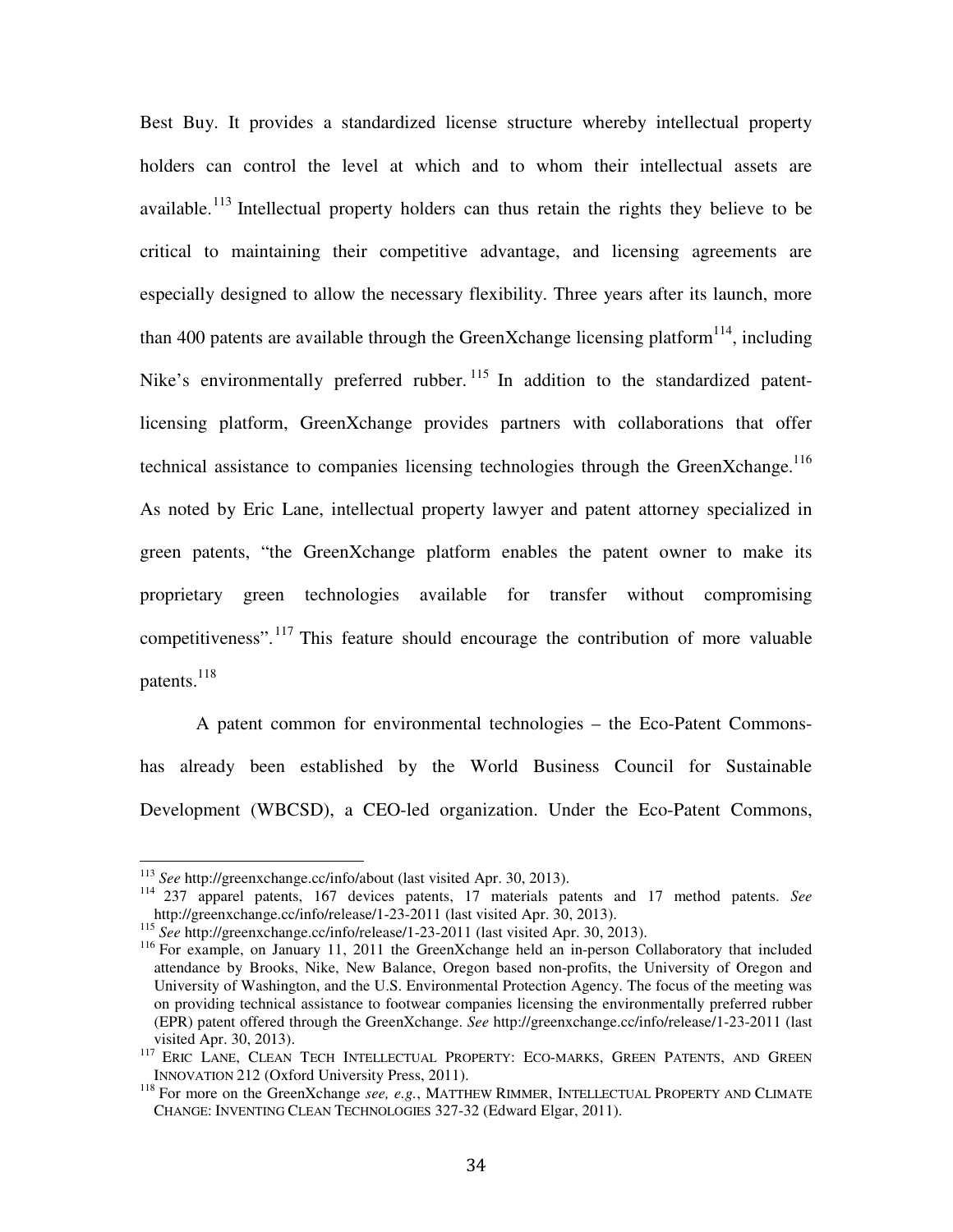patents providing environmental benefits are available without royalty.<sup>119</sup> In terms of technology transfer, the free availability of environmental patents is undoubtedly valuable. However, the issue with this model is the question of incentive, quantity and value of the patents offered. One indeed wonders what is the incentive for the private sector to offer valuable intellectual property assets for free. The WBCSD itself acknowledges that the Eco-Patent Commons targets patents "that provide environmental benefit and do not represent an essential source of business advantage" for the patent holder. <sup>120</sup> In this light, it is likely that cutting edge, high quality environmental technologies may not be made available through an open source patent common approach.

In order to ensure the full participation of the private sector in the pooling of environmental technologies, it seems therefore that a fair royalty should be paid to right holders. One approach in this respect could be for a UNFCCC Fund to buy out key environmental technologies and then make them available to the Parties through a special pool. This option has notably been put forward by the WIPO.<sup>121</sup> One could therefore imagine that the pool could be hosted by the WIPO, an organization that may be more efficient in dealing with a patent pool than the UNFCCC regime. In terms of funding, it seems that the GCF would be most relevant in order to finance the operation.

l

<sup>119</sup> *See* http://www.wbcsd.org/work-program/capacity-building/eco-patent-commons/overview.aspx (last visited Apr. 30, 2013). For more on the Eco-Patent Commons *see, e.g.*, MATTHEW RIMMER, INTELLECTUAL PROPERTY AND CLIMATE CHANGE: INVENTING CLEAN TECHNOLOGIES 318-26 (Edward Elgar, 2011).

<sup>120</sup> *Id*.

<sup>&</sup>lt;sup>121</sup> WIPO, Climate Change and the Intellectual Property System: What Challenges, What Options, What Solutions?, Draft 5.0 14.xi.08, 2008, p. 2. *Available at* http://www.wipo.int/export/sites/www/globalchallenges/en/climate/pdf/summary\_ip\_climate.pdf (last visited Apr. 30, 2013).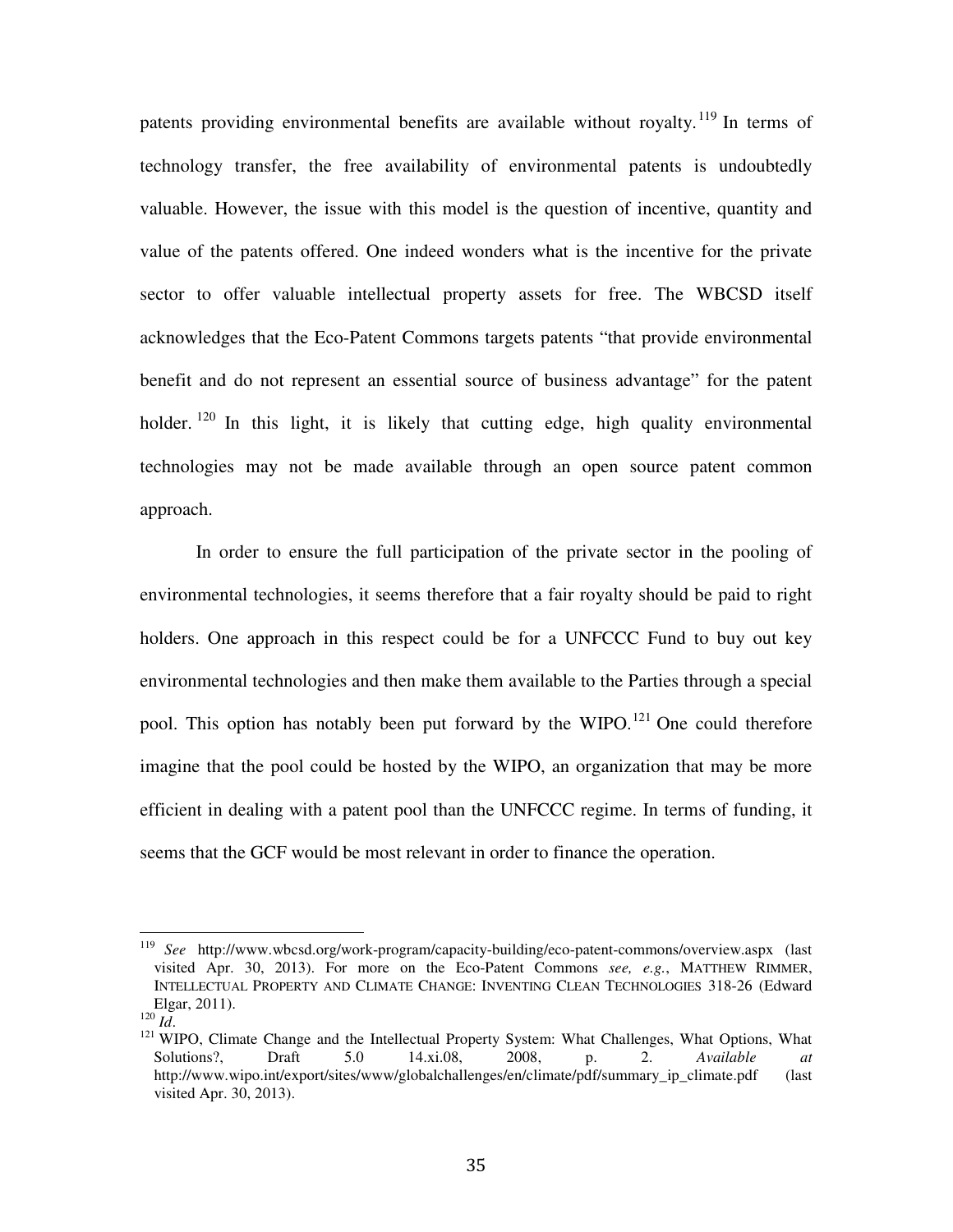# **CONCLUSION**

While diffusion of environmental technology should be optimum in order to effectively address current climate change challenges, currently developing countries lack access to environmental technologies and that environmental technologies remain uncompetitive compared to non-environmental ones. It is therefore necessary to develop mechanisms in order to enhance environmental technology diffusion and transfer.

Technology transfer has been central to the UNFCCC since the negotiation of the Convention. As the Convention's legal framework establishes a technology transfer obligation in favor of developing countries, concrete steps must be taken in order to ensure more efficient results. Building upon lessons learned from technology transfer activities under the CDM and the GEF, this paper has suggested three possible solutions for enhanced environmental technology diffusion within the UNFCCC regime. First, I advocated in favor of a simplification of the transfer scheme within the Convention's bodies, in order to save resources and better allocate responsibilities. Second, I made some recommendations with respect to technology transfer through the GCF, *i.e.* to avoid complex and lengthy approval periods, to make the fund responsive to new opportunities, to provide sufficient, stable and predictable funding, to pay attention to subnational entities, as well as to involve the private sector more. Third, I suggested that the creation of an environmental patents' pool would help to ensure access to key environmental technologies. After assessing different possibilities, I concluded that in order to ensure the full participation of the private sector, right holders should be paid a fair royalty.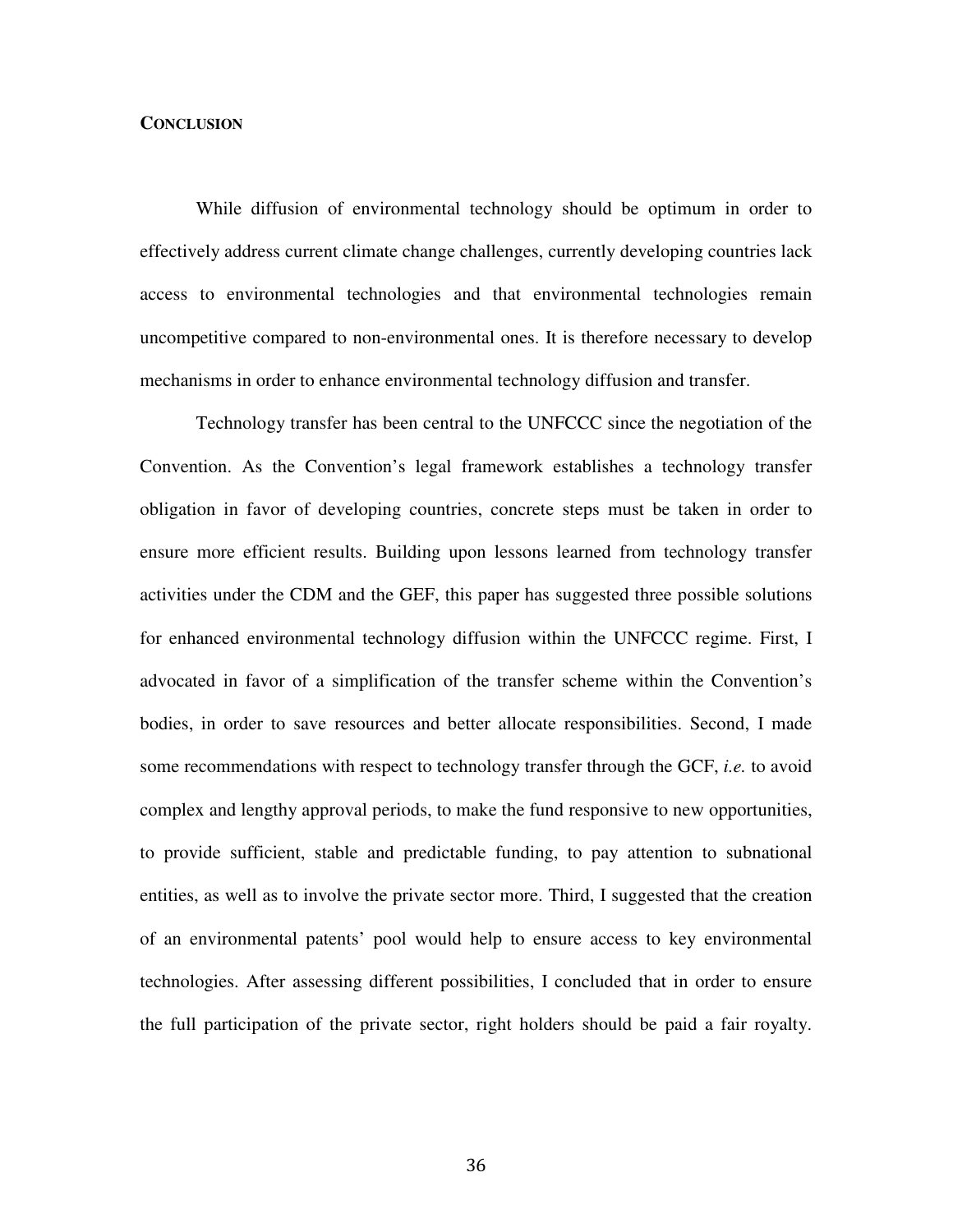Therefore, I recommended a model where rights would be bought out and then made available to Parties through a pool that could be hosted by the WIPO.

The suggestions I made are undoubtedly not exhaustive of the possible options and simply represent three of the solutions open to the UNFCCC's COP. Nevertheless, I believe that they are viable and effective options that build upon existing consensus within the international community.

As a conclusion to this paper I would like to stress that as climate-related innovative finance has concentrated on the global public good of mitigation rather than adaptation, so too has technology diffusion.<sup>122</sup> It is therefore important that adaptation technologies are increasingly considered in technology transfer activities. Finally, and from a long-term technology transfer perspective, thought should also be given to the support of adaptation technologies that do not yet fund themselves because they are not useful or saleable at the moment, but that may become essential in the near future.

 $\overline{\phantom{a}}$ 

<sup>122</sup> *See, e.g.*, U.N. Department of Economic and Social Affairs, World Economic Survey 2012, U.N. Doc. E/2012/50/Rev.1, ST/ESA/341, at 88.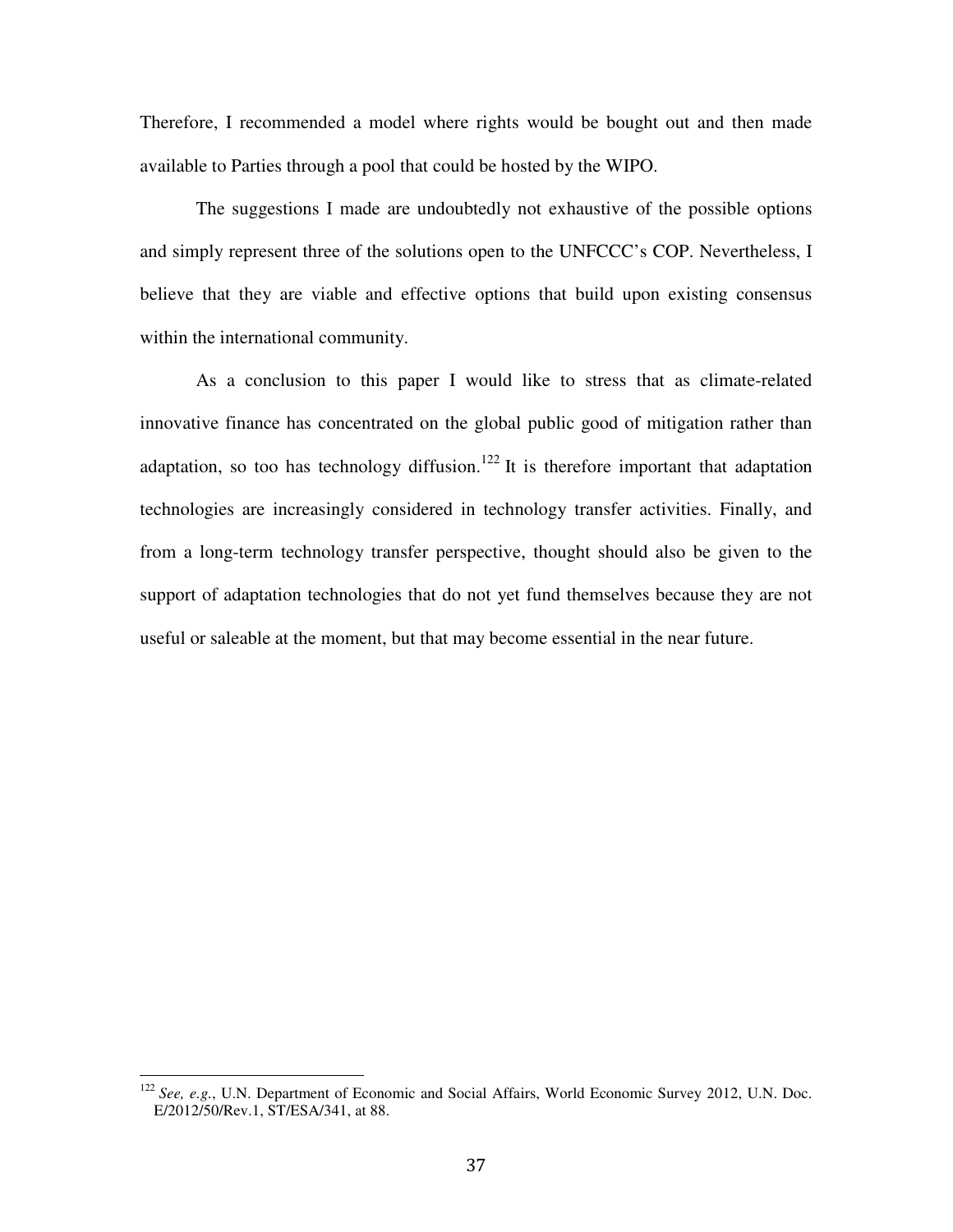#### **SELECTIVE BIBLIOGRAPHY**

Daniel Bodansky, *The United Nations Convention on Climate Change: A Commentary*, 18 YALE J. OF INT'L L. 451 (1993).

Laurence Boisson de Chazournes, *The Global Environment Facility (GEF): A Unique and Crucial Institution*, 18 RECIEL 193 (2005).

Joelle de Sepibus, *Reforming the Clean Development Mechanism to accelerate Technology Transfer, NCCR Trade Regulation*, Working paper No 2009/42, November 2009, p. 9.

Ian Hascic *et al.*, *Climate Policy and Technological Innovation and Transfer: An Overview of Trends and Recent Empirical Results*, OECD Environment Working Papers, No. 30, OECD Publishing, ENV/WKP(2010)16, 2010.

IPCC, *Methodological and Technological Issues in Technology Transfer*, Special Report of Working Group III of the Intergovernmental Panel on Climate Change, Cambridge, Cambridge University Press, 2000.

Keith Maskus, *Differentiated Intellectual Property Regimes for Environmental and Climate Technologies*, OECD Environmental Working Papers, No. 17, OECD Publishing, ENV/WKP (2010)3, 2010.

Hari M. Osofsky, "Technology Transfer and Climate Change", *in Sustainable Technology Transfer: A Guide to Global Aid and Trade Development*, Chapter 8 (Hans H. Lidgard et al*.* eds., 2011).

Matthew Rimmer, *Intellectual Property and Climate Change: Inventing Clean Technologies*, Edward Elgar (2011), pp. 45-61.

38